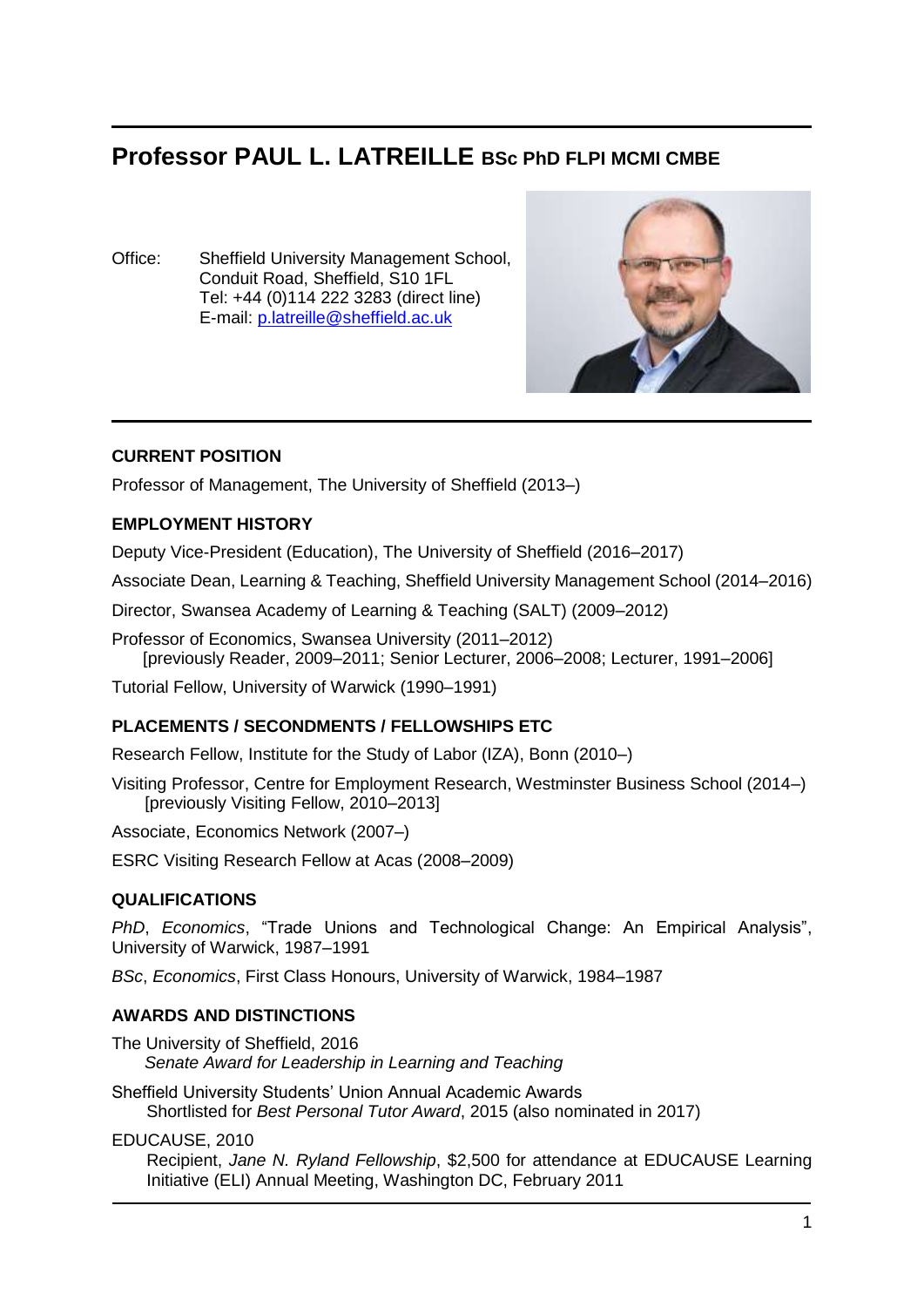Economics Network of the Higher Education Academy, 2008 Winner, *Student Nominated Award* 

- Economics Network of the Higher Education Academy, 2007 Joint winner, *eLearning Award*
- Economics Learning & Teaching Support Network (LTSN), 2003 Commendation, *Outstanding Teaching Award*
- University of Wales Swansea, 2002 Winner, *University of Wales Swansea Teaching Fellowship*

University of Warwick, 1987 Winner, *John Brack Memorial Prize for Applied Economics*

Poole Grammar School, 1984 Winner, *National Westminster Prize for Economic Affairs*

### **RESEARCH INTERESTS**

Employment Tribunals; workplace conflict and resolution (especially mediation/ADR); economics of disability; economics of training; health and safety; selfemployment/entrepreneurship; e-learning

### **PUBLICATIONS**

### **Books**

- 1. *Reframing Resolution – Innovation and Change in the Management of Workplace Conflict*, Palgrave Macmillan, 2016 (co-edited with R. Saundry and I. Ashman)
- 2. *Modern Labour Economics*, Routledge, 2013 (with P.J. Sloane and N.C. O'Leary)

### **Book Chapters and Contributions to Collections / Published Proceedings**

- 3. "Conclusion: The Future of Conflict Management and Resolution", in Saundry, R., Latreille, P. and Ashman, I. (eds.) *Reframing Resolution – Innovation and Change in the Management of Workplace Conflict*, Palgrave Macmillan, 2016, pp. 363-367 (with R. Saundry and I. Ashman)
- 4. "Transforming the Culture of Conflict Management: Lessons from In-House Mediation" in Saundry, R., Latreille, P. and Ashman, I. (eds.) *Reframing Resolution – Innovation and Change in the Management of Workplace Conflict*, Palgrave Macmillan, 2016, ch. 15, pp. 315-338 (with R. Saundry)
- 5. "Workplace Conflict: Who, Where, When and Why?" in Saundry, R., Latreille, P. and Ashman, I. (eds.) *Reframing Resolution – Innovation and Change in the Management of Workplace Conflict*, Palgrave Macmillan, 2016, ch. 4, pp. 57-77 (with J. Gifford, M. Gould and P. Urwin)
- 6. "Introduction", in Saundry, R., Latreille, P. and Ashman, I. (eds.) *Reframing Resolution – Innovation and Change in the Management of Workplace Conflict*, Palgrave Macmillan, 2016, ch. 1, pp. 1-9 (with I. Ashman and R. Saundry)
- 7. "Employment Rights and Industrial Policy" in Bailey, D., Cowling, K. and Tomlinson, P. (eds.) *New Perspectives on Industrial Policy for a Modern Britain*, Oxford University Press, 2015, ch. 13, pp. 241-260 (with R. Saundry)
- 8. "Workplace Mediation" in Roche, W.K., Teague, P. and Colvin, A. (eds.) *Oxford Handbook of Conflict Management in Organizations*, Oxford University Press, 2014, ch. 9, pp. 188-207 (with R. Saundry)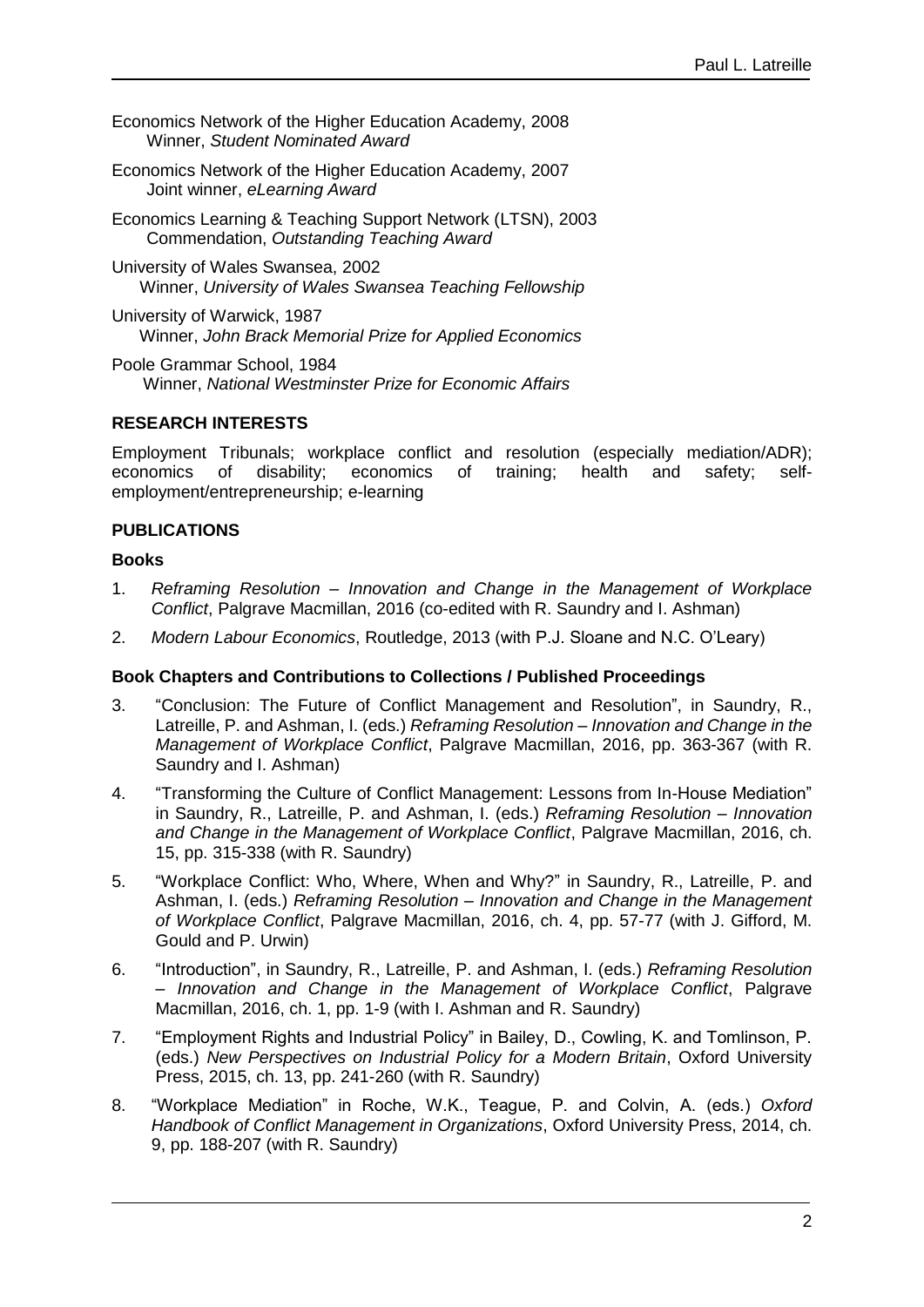- 9. "Experiences of Judicial Mediation in Employment Tribunals" in Roche, W.K., Teague, P. and Colvin, A. (eds.) *Oxford Handbook of Conflict Management in Organizations*, Oxford University Press, 2014, ch. 16, pp. 329-348 (with P. Urwin)
- 10. "Bullying and Harassment At Work Acas Solutions" in N. Tehrani (ed.) *Workplace Bullying: Symptoms and Solutions*, Routledge, 2012, pp. 196-212 (with G. Dix and B. Davey)
- 11. "When It's (Mostly) The Taking Part That Counts: The Post-Application Consequences of Employment Tribunal Claims", in Druker, J. (ed.) *Working Lives, Working Choices: Proceedings of the 15th International Employment Relations Association Conference 9- 13 July 2007 (Vol. 1)*, 2009, pp. 147-162 (with S. Drinkwater and K.G. Knight)
- 12. "Market Structure and Conduct", in M. Warner (ed.) *The International Encyclopedia of Business and Management*, London: International Thomson Business Press, 1996, Vol.4, pp. 3364-3377 (with K.D. George)

### **Short Entries**

- 13. "Alternative Dispute Resolution", in Johnstone, S. and Wilkinson, A. (eds.) *Encyclopedia of Human Resource Management*, Edward Elgar, 2016, pp. 11-12
- 14. "Conciliation", in Johnstone, S. and Wilkinson, A. (eds.) *Encyclopedia of Human Resource Management*, Edward Elgar, 2016, pp. 63-64
- 15. "Mediation", in Johnstone, S. and Wilkinson, A. (eds.) *Encyclopedia of Human Resource Management*, Edward Elgar, 2016, pp. 279-280
- 16. "Arbitration", in Johnstone, S. and Wilkinson, A. (eds.) *Encyclopedia of Human Resource Management*, Edward Elgar, 2016, pp. 16-17
- 17. "Employment Tribunal", in Johnstone, S. and Wilkinson, A. (eds.) *Encyclopedia of Human Resource Management*, Edward Elgar, 2016, pp. 124-125
- 18. "Market Structure and Conduct", in M. Warner (ed.) *The Pocket International Encyclopedia of Business and Management*, London: International Thomson Business Press, 1997, p. 199 (with K.D. George)

### **Refereed Journal Articles**

- 19. "The Management of Discipline and Grievances in British Workplaces: The Evidence from 2011 WERS", *Industrial Relations Journal*, 48(1), January 2017, pp. 2-21 (with S.J. Wood and R. Saundry)
- 20. "Job Anxiety, Work-Related Psychological Illness and Workplace Performance", *British Journal of Industrial Relations*, 54(4), December 2016, pp. 742-767 (with M.K. Jones and P.J. Sloane)
- 21. "Towards a System of Conflict Management? Cultural Change and Resistance in a Healthcare Organization", *Advances in Industrial and Labor Relations*, 22, 2016, pp. 189- 209 (with R. Saundry)
- 22. "Transition and the First Year Experience: University Students' Expectations", *The University of Wales Journal of Education*, 17(1), October 2014, pp. 73-87 (with D. Alderson and C. Hall)
- 23. "Individual Motives for Choosing Self-employment in the UK: Does Region Matter?", *Regional Studies*, 48(5), May 2014, pp. 804-822 (with C. Dawson and A. Henley)
- 24. "Representation in UK Employment Tribunals: Analysis of the 2003 and 2008 Surveys of Employment Tribunal Applications (SETA)", *British Journal of Industrial Relations*, 52(1), March 2014, pp. 158-184 (with P. Urwin and F. Buscha)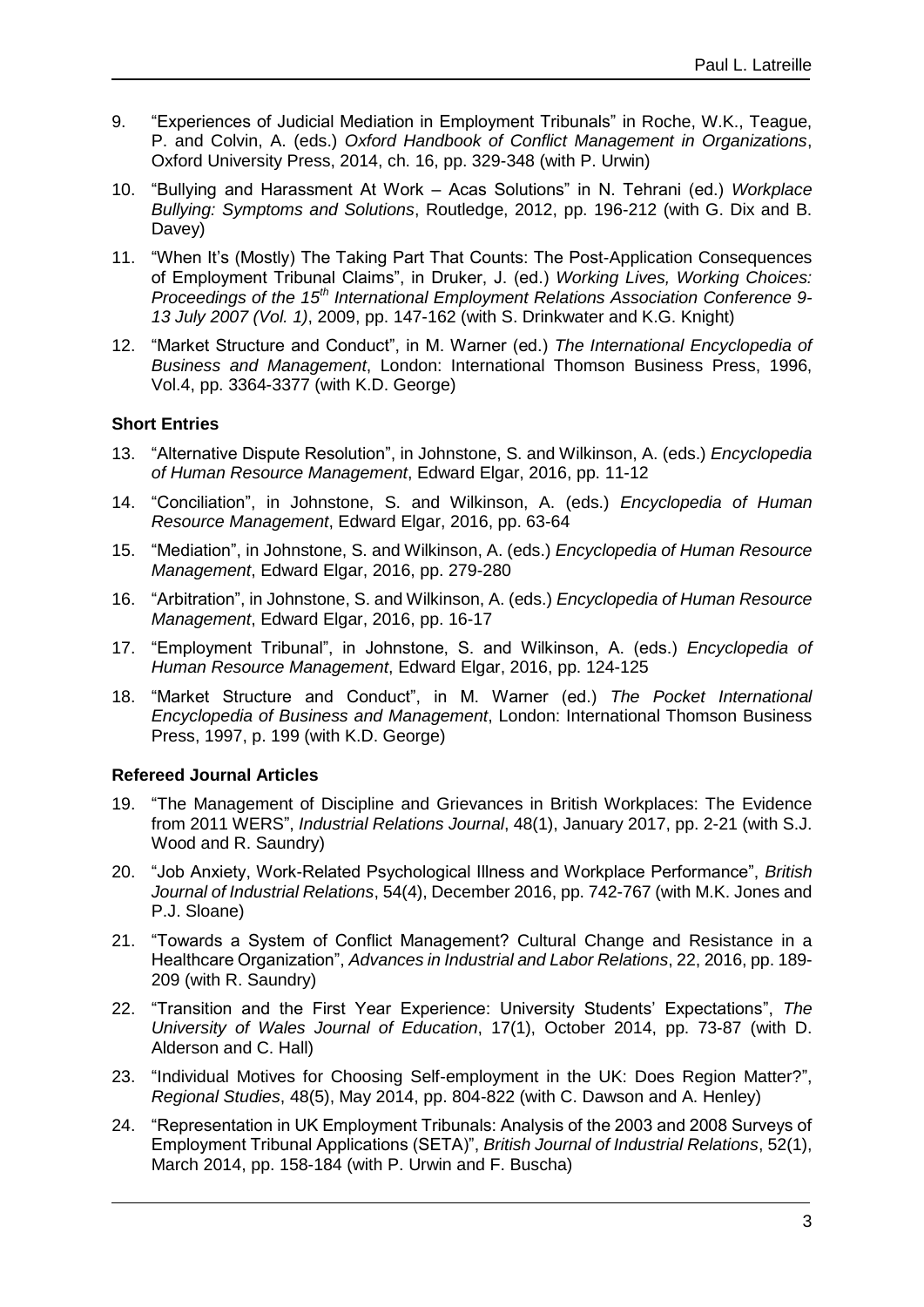- 25. "Lay Courts and Labour Judges: A Question of Legitimacy", *Comparative Labor Law & Policy Journal*, 35(2), January 2014, pp. 191-216 (with P. Burgess and S. Corby)
- 26. "Work-related Health Risks in Europe: Are Older Workers More Vulnerable?", *Social Science and Medicine*, 88, July 2013, pp. 18-29 (with M.K. Jones, P.J. Sloane and A.V. Staneva)
- 27. "A Regional Analysis of Flows into and out of the UK National Minimum Wage", *Applied Economics*, 45(21), 2013, pp. 3074–3087 (with M.K. Jones, R.J. Jones, P.D. Murphy and P.J. Sloane)
- 28. "Employment Tribunals and the Civil Courts: Isomorphism Exemplified", *Industrial Law Journal*, 41(4), December 2012, pp. 387-406 (with S. Corby)
- 29. "Tripartite Adjudication An Endangered Species", *Industrial Relations Journal*, 43(2), March 2012, pp. 94-109 (with S. Corby)
- 30. "Quantitative Evidence in the Evaluation of ADR: The Case of Judicial Mediation in Employment Tribunals", *International Journal of Human Resource Management,* 23(3, Special issue), February 2012, pp. 567-589 (with P. Urwin and V. Karuk)
- 31. "Are You Experienced? SME Use of and Attitudes Towards Workplace Mediation", *International Journal of Human Resource Management,* 23(3, Special issue), February 2012, pp. 590-606 (with F. Buscha and A. Conte)
- 32. "Disability and Self-Employment: Evidence from the UK LFS", *Applied Economics*, 43(27), November 2011, pp. 4161-4178 (with M.K. Jones)
- 33. "Using Excel to Illustrate Hannah and Kay's Concentration Axioms", *International Review of Economics Education incorporating Computers in Higher Education Economics Review*, 10(1), May 2011, pp. 117-127 (with J. Mackley)
- 34. "The Post-Application Labour Market Consequences of Employment Tribunal Claims", *Human Resource Management Journal*, 21(2), April 2011, pp. 171-189 (with S. Drinkwater and K.G. Knight)
- 35. "Disability and Earnings Are Employer Characteristics Important?", *Economics Letters*, 106(3), March 2010, pp. 191-194 (with M.K. Jones)
- 36. "Threshold Concepts and Metalearning Capacity", *International Review of Economics Education*, 8(1), June 2009, pp. 132-154 (with J.H.F. Meyer and S.C. Ward)
- 37. "Disability, Health and the Labour Market: Evidence from the Welsh Health Survey", *Local Economy*, 24(3), May 2009, pp. 192-210 (with M.K. Jones)
- 38. "Training, Job Satisfaction and Workplace Performance in Britain: Evidence from WERS 2004", *Labour: Review of Labour Economics and Industrial Relations*, 23(1, Special issue), March 2009, pp. 139-175 (with M.K. Jones, R.J. Jones and P.J. Sloane)
- 39. "Is There A Public Sector Training Advantage? Evidence from the Workplace Employment Relations Survey", *British Journal of Industrial Relations*, 46(4), December 2008, pp. 674-701 (with P.D. Murphy, M.K. Jones and D.H. Blackaby)
- 40. "Crossing the Tracks? Trends in the Training of Male and Female Workers in Great Britain", *British Journal of Industrial Relations*, 46(2), June 2008, pp. 268-282 (with M.K. Jones and P.J. Sloane)
- 41. "A Picture of the Work and Well-Being of Working Age Carers in Wales: Evidence from the Welsh Health Survey", *Welsh Economic Review*, 19(2), Winter 2007, pp. 35-39 (with M.K. Jones)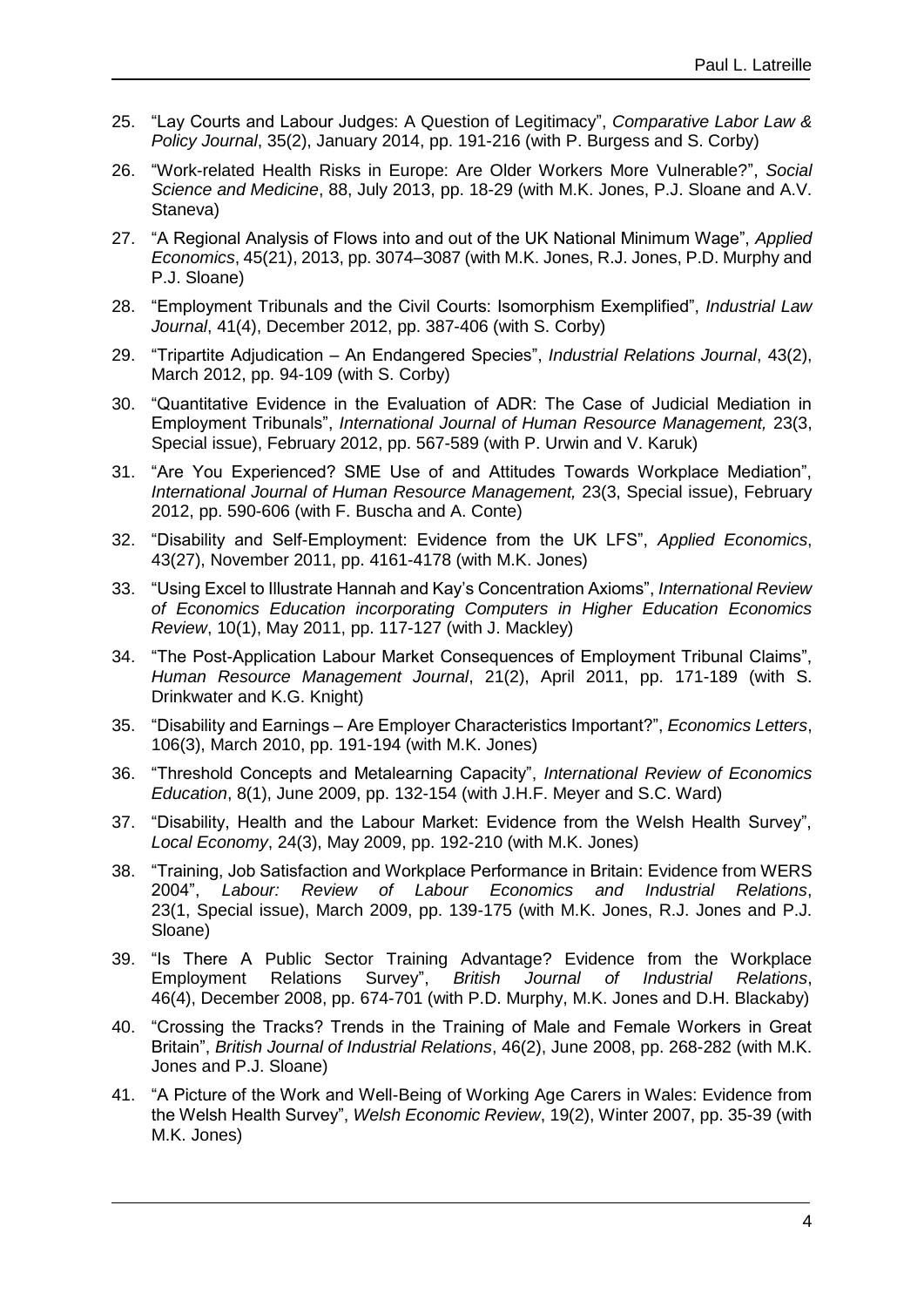- 42. "An Analysis of Reservation Wages for the Economically Inactive", *Economics Letters*, 97(1), October 2007, pp. 1-5 (with D.H. Blackaby, P.D. Murphy, N.C. O'Leary and P.J. Sloane)
- 43. "Disability and Work: A Review of the British Evidence", *Estudios de Economía Aplicada*, 25(2), August 2007, pp. 473-498 (with M.K. Jones and P.J. Sloane)
- 44. "Employment Tribunals and Acas: Evidence from a Survey of Representatives", *Industrial Relations Journal*, 38(2), March 2007, pp. 136-154 (with J.A. Latreille and K.G. Knight)
- 45. "Disability, Gender and the Labour Market in Wales", *Regional Studies*, 40(8), November 2006, pp. 823-845 (with M.K. Jones and P.J. Sloane)
- 46. "Disability, Gender and the British Labour Market", *Oxford Economic Papers*, 58(3), July 2006, pp. 407-449 (with M.K. Jones and P.J. Sloane)
- 47. "Making a Difference? Legal Representation in Employment Tribunal Cases: Evidence from a Survey of Representatives", *Industrial Law Journal*, 34(4), December 2005, pp. 308-330 (with J.A. Latreille and K.G. Knight)
- 48. "The Public-Private Sector Training Gap For Full-Time Male Employees in Britain: Evidence from SCELI", *International Journal of Economic Research*, 2(2, Special issue), June 2005, pp. 125-145 (with D.H. Blackaby, P.D. Murphy and N.C. O'Leary)
- 49. "The Role of Disability in Labour Market Outcomes in Wales", *Welsh Economic Review*, 16(2), Winter 2004, pp. 39-45 (with M.K. Jones and P.J. Sloane)
- 50. "Gender Effects in British Unfair Dismissal Tribunal Hearings", *Industrial and Labor Relations Review*, 54(4), July 2001, pp. 816-834 (with K.G. Knight)
- 51. "Discipline, Dismissals and Complaints to Employment Tribunals", *British Journal of Industrial Relations*, 38(4), December 2000, pp. 533-555 (with K.G. Knight)
- 52. "The Economic and Social Consequences of the Closure of BP Llandarcy", *Contemporary Wales*, 13, 2000, pp. 138-159 (with I. Barney, D. Blackaby, L. Mainwaring, N. Manning, P. Murphy, N. O'Leary and J. Twomey)
- 53. "How Far Do Cases Go? Resolution in Industrial Tribunal Applications", *The Manchester School*, 68(6), December 2000, pp. 723-744 (with K.G. Knight)
- 54. "Inter-Industry and Inter-Occupational Wage Spillovers in U.K. Manufacturing", *Oxford Bulletin of Economics and Statistics*, 62(1), February 2000, pp. 83-99 (with D.N. Manning)
- 55. "Apprenticeship Training and Day Release in U.K. Engineering: Some Cross-Sectional Evidence", *British Journal of Industrial Relations*, 34(2), June 1996, pp. 307-314 (with K.G. Knight)
- 56. "Defence Cuts, Redundancies and Future Employment Prospects in West Wales", *Contemporary Wales*, 6, 1994, pp. 49-72 (with D.H. Blackaby, D. Hall, D.N. Manning, P.D. Murphy, N.C. O'Leary and F. Sumner)
- 57. "Unions and the Inter-Establishment Adoption of New Microelectronic Technologies in the British Private Manufacturing Sector", *Oxford Bulletin of Economics and Statistics*, 54(1), February 1992, pp. 31-51

### **Professional Journal Articles**

- 58. "Conflict at Work and its Management", *UK Mediation Journal*, 2017, Issue 6, pp. 26-27 (with R. Saundry)
- 59. "'Balance' that Adds Value to Decision-making", *Tribunals*, Winter 2011, pp. 16-18 (with S. Corby)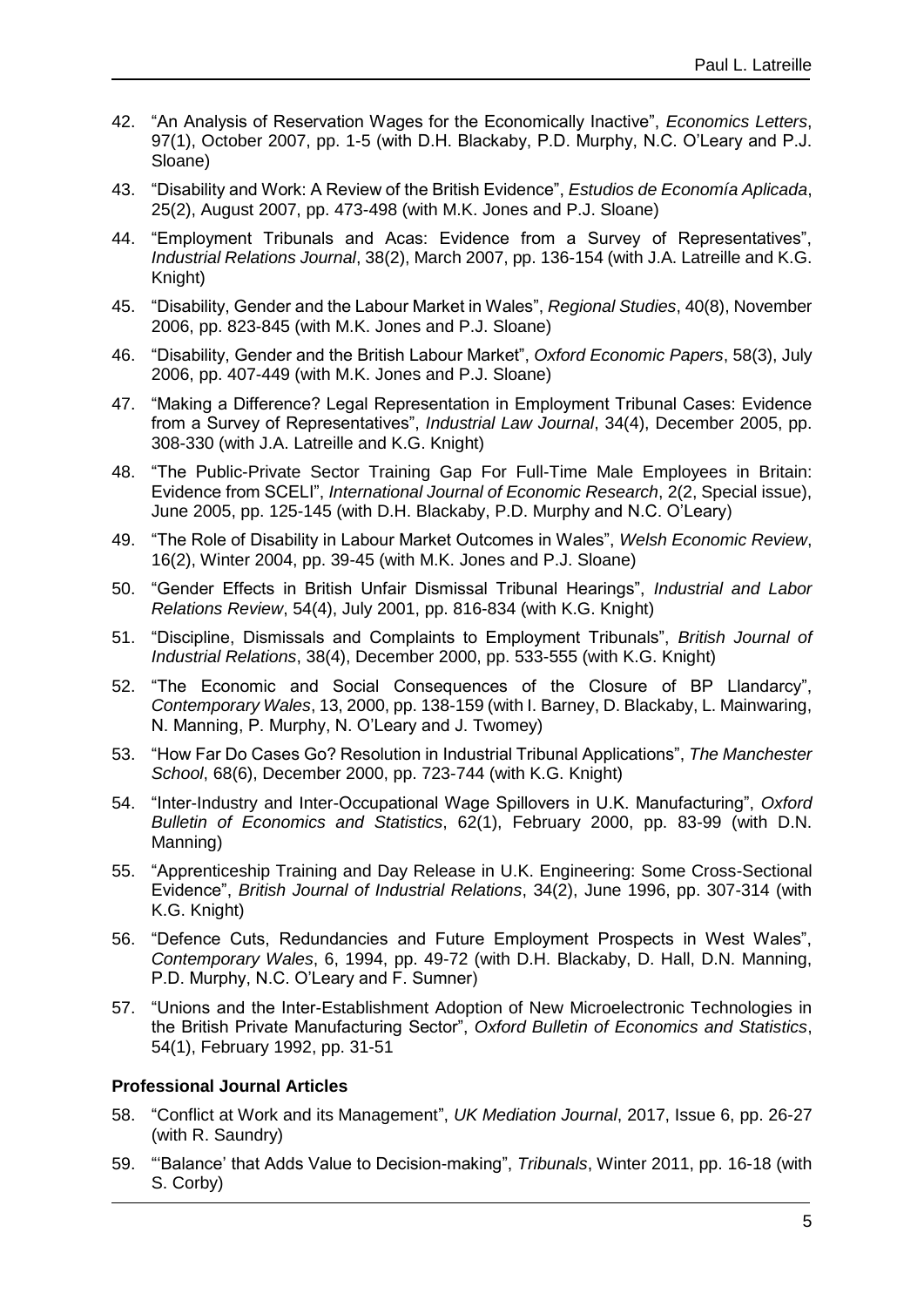### **Book Reviews**

60. Book note of King, J.E., Labour Economics: Second Edition, Macmillan Press (1990), *Economic Journal*, September 1991, pp.1346-1347

### **Monographs**

- 61. "The Economics of Employment Tribunals", *IZA World of Labor* (by invitation, refereed), online article at [http://wol.iza.org/articles/economics-of-employment-tribunals,](http://wol.iza.org/articles/economics-of-employment-tribunals) 2017
- 62. "Towards a System of Conflict Management? An Evaluation of the Impact of Workplace Mediation at Northumbria Healthcare NHS Foundation Trust", 2015, *Advisory, Conciliation and Arbitration Service Research Papers*, No. 03/15 (with R. Saundry)
- 63. "Analysis of the Nature, Extent and Impact of Grievance and Disciplinary Procedures and Workplace Mediation using WERS2011", 2014, *Advisory, Conciliation and Arbitration Service Research Papers*, No. 10/14 (with S. Wood and R. Saundry)
- 64. "Reframing Resolution Managing Conflict and Resolving Individual Employment Disputes in the Contemporary Workplace", 2014, Advisory, Conciliation and Arbitration Service Policy Series (with R. Saundry, L. Dickens, C. Irvine, P. Teague, P. Urwin and G. Wibberley)
- 65. "Representation in UK Employment Tribunals: Analysis of the 2003 and 2008 Surveys of Employment Tribunal Applications (SETA)", 2012, *Advisory, Conciliation and Arbitration Service Research Papers*, No. 06/12
- 66. "Workplace Mediation: A Thematic Review of the Acas/CIPD Evidence", 2011, *Advisory, Conciliation and Arbitration Service Research Papers*, No. 13/11
- 67. "Mediating at Work: Of Success, Failure and Fragility", 2010, *Advisory, Conciliation and Arbitration Service Research Papers*, No. 06/10
- 68. "SME Attitudes Towards Workplace Mediation: The Role of Experience", 2010, *Advisory, Conciliation and Arbitration Service Research Papers*, No. 05/10 (with F. Buscha and A. Conte)
- 69. "Evaluating the Use of Judicial Mediation in Employment Tribunals", 2010, *Ministry of Justice Research Series*, 7/10 (with P. Urwin, V. Karuk, E. Michielsens, L. Page, B. Siara, S. Speckesser, with A. Boon and P-A. Chevalier)
- 70. "Characteristics of Rejected Employment Tribunal Claims", 2009, *Department for Business, Innovation & Skills Employment Relations Research Series*, No. 96, URN 09/812
- 71. "The Settlement of Employment Tribunal Cases: Evidence from SETA 2003", 2007, *Department for Business, Enterprise and Regulatory Reform Employment Relations Research Series*, No. 61, URN 07/1149
- 72. "Training, Job Satisfaction and Establishment Performance", 2007, *Sector Skills Development Agency Research Report*, No. 22 (with P.J. Sloane, M.K. Jones and R.J. Jones)
- 73. "Findings from the 1998 Survey of Representatives in Employment Tribunal Cases", 2004, *Department of Trade & Industry Employment Relations Research Series*, No. 35, URN 04/1530 (with J.A. Latreille and K.G. Knight)

### **Other Reports**

74. *Non-legal Members in UK Tribunals*, 2011, 25pp., ESRC Lay Members as Judges in Employment Rights Cases project report (with P. Burgess and S. Corby)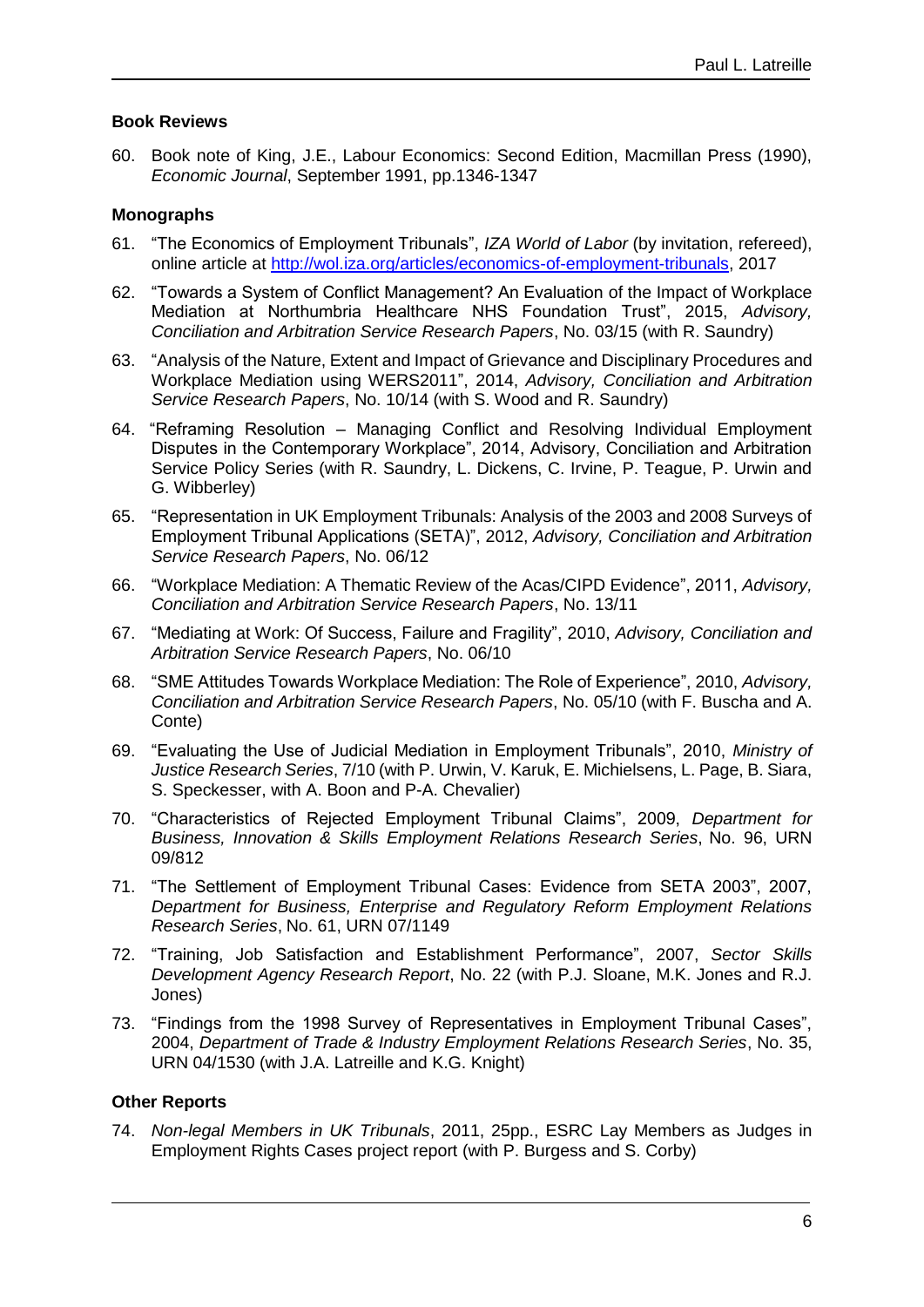- 75. *Labour Courts Abroad*, 2011, 88pp., ESRC Lay Members as Judges in Employment Rights Cases project report (with P. Burgess and S. Corby)
- 76. *The Feasibility of Constructing and Using Large Scale Datasets which Include Newly Derived Health and Safety at Work Indicators*, 2011, 98pp., EU FP7 Health at Work, Work Package 7 project report (with M.K. Jones, P.J. Sloane and A.V. Staneva)
- 77. *The Role of Lay Members in Employment Rights Cases – Survey Evidence*, 2011, iii+42pp., ESRC Lay Members as Judges in Employment Rights Cases project report (with S. Corby)
- 78. *Interviews with Stakeholders*, 2011, 22pp., ESRC Lay Members as Judges in Employment Rights Cases project report (with S. Corby)
- 79. *Stakeholder Organisations' Positions on Lay Members in Employment Rights Cases*, 2011, 23pp., ESRC Lay Members as Judges in Employment Rights Cases project report (with S. Corby)
- 80. *Survey of CMC Providers 2011: Preliminary Findings*, 2011, iii+12pp.
- 81. *Entrepreneurial Aspirations and Activity Amongst Students: A Comparative Study for Wales*, 2008, iii+113pp., prepared for Welsh Assembly Government (with A. Henley, C. DeCock, C. Dawson and I. Humphreys)
- 82. *The Third Work-Life Balance Survey: Technical Report*, 2008, 197pp., prepared for Department for Business, Enterprise and Regulatory Reform (with ICM Research and J.A. Latreille)
- 83. *Training Differences in the Public and Private Sectors: Who Gets It and What's It Worth?*, 2006, prepared for Department for Business, Enterprise and Regulatory Reform (with P.D. Murphy and M.K. Jones)
- 84. *Further Analysis of Flows Into and Out of the National Minimum Wage*, 2006, ix+73pp., prepared for Low Pay Commission (with M.K. Jones, R.J. Jones, P.D. Murphy and P.J. Sloane)
- 85. *The Welsh Language and Labour Market Inactivity*, 2005, ii+84pp., prepared for Welsh Assembly Government (with D. Blackaby, P. Murphy, N. O'Leary and P. Sloane)
- 86. *Identifying Barriers to Economic Activity in Wales Part II: A Survey of the Economically Inactive in Three Areas of Special Interest*, 2004, xvii+168pp., prepared for Welsh Assembly Government (with D. Blackaby, P. Murphy, N. O'Leary and P. Sloane)
- 87. *Technical Report and User Guide: 1998 Survey of Representatives in Employment Tribunal Cases*, 2004, ii+40pp., prepared for Department of Trade and Industry to accompany data deposit at UK Data Archive (with J.A. Latreille)
- 88. *Identifying Barriers to Economic Activity in Wales*, 2003, National Assembly for Wales, iv+233pp. (with D. Blackaby, M. Jones, R. Jones, P. Murphy, N. O'Leary, and P. Sloane)
- 89. *1998 Survey of Employment Tribunal Applications: Supporting documentation and combined questionnaire, based on applicant depth version*, 2003, vi+359pp., prepared for Department of Trade and Industry to accompany data deposit at UK Data Archive (with J.A. Latreille)
- 90. *An Economic and Social Assessment of the Closure of BP Llandarcy: Summary Report*, 1999, vi+22pp., prepared for BP Oil Ltd. (with I. Barney, D.H. Blackaby, E. Fisher, D. Leslie, L. Mainwaring, D.N. Manning, P.D. Murphy, N. O'Leary and J. Wilson)
- 91. *An Economic and Social Assessment of the Closure of BP Llandarcy*, 1999, ix+299pp., prepared for BP Oil Ltd. (with I. Barney, D.H. Blackaby, E. Fisher, D. Leslie, L. Mainwaring, D.N. Manning, P.D. Murphy, N. O'Leary and J. Wilson)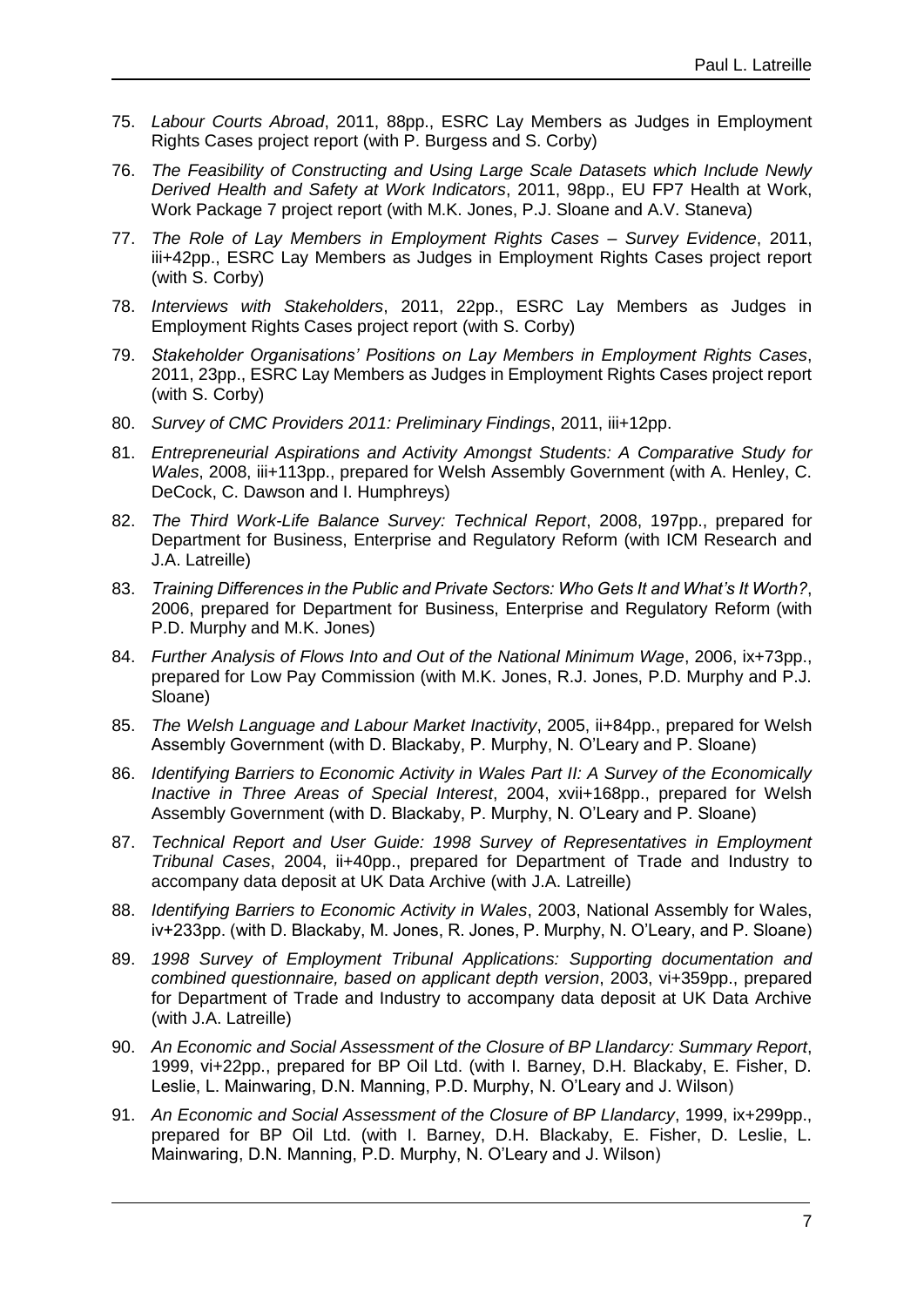- 92. *Labour Market Survey for West Dyfed: Summary Report*, January 1993, 25pp., prepared for Department of Employment/West Wales TEC (with D.H. Blackaby, D.N. Manning and P.D. Murphy)
- 93. *Labour Market Survey for West Dyfed: Final Report*, August 1992, 2 vols., vii+327pp., prepared for Department of Employment/West Wales TEC (with D.H. Blackaby, D.N. Manning and P.D. Murphy)

### **Non-refereed Teaching Articles**

- 94. "Seminar/Workshop Materials: Some Resources for Teaching Industry Concentration",<br>Economics Network of the Higher Education Academy (available at *Economics Network of the Higher Education Academy* (available at [http://www.economicsnetwork.ac.uk/archive/latreille\\_concentration;](http://www.economicsnetwork.ac.uk/archive/latreille_concentration) includes simulation spreadsheet, user guide and student exercise sheet)
- 95. "NSS scores for Economics 2010: A Preliminary Analysis", *Economics Network of the Higher Education Academy Newsletter*, Issue 16, Winter 2010, pp. 2-3 (available at [http://www.economicsnetwork.ac.uk/newsletter/economics\\_news16.pdf\)](http://www.economicsnetwork.ac.uk/newsletter/economics_news16.pdf)
- 96. "NSS scores for Economics 2010: A Preliminary Analysis" [data tables], *Economics Network of the Higher Education Academy*, 2010 (available at [http://www.economicsnetwork.ac.uk/sites/default/files/Ros%20OLeary/Economics%20](http://www.economicsnetwork.ac.uk/sites/default/files/Ros%20OLeary/Economics%20NSS%202010%20final_paul_lat.pdf) [NSS%202010%20final\\_paul\\_lat.pdf\)](http://www.economicsnetwork.ac.uk/sites/default/files/Ros%20OLeary/Economics%20NSS%202010%20final_paul_lat.pdf)
- 97. "Case Study: Student Attendance & Lecture Notes on VLEs: Part of the Problem, Part of the Solution?", *Economics Network of the Higher Education Academy*, 2008 (available at [http://www.economicsnetwork.ac.uk/showcase/latreille\\_attendance.htm\)](http://www.economicsnetwork.ac.uk/showcase/latreille_attendance.htm)
- 98. "Generic E-portfolio/PDP Tools for Economics and Business Students", *Economics Network Newsletter*, Issue 10, Winter 2007, p. 4
- 99. "Case Study: The Qualities of a Top Student A Lecture Exercise", *Economics Network of the Higher Education Academy*, 2007 (available at [http://www.economicsnetwork.ac.uk/showcase/latreille\\_metacognition.htm"](http://www.economicsnetwork.ac.uk/showcase/latreille_metacognition.htm))
- 100. "Case Study: Exploring the Use of a Generic E-portfolio/PDP Tool in a Basic Skills Module for Economics and Business Students – Some Reflections and Recommendations", *Economics Network of the Higher Education Academy*, 2007 (available at [http://www.economicsnetwork.ac.uk/showcase/latreille\\_eportfolio.htm\)](http://www.economicsnetwork.ac.uk/showcase/latreille_eportfolio.htm)
- 101. "Case Study: Teaching Basic Skills to Economics and Business Students Some Reflections from Delivering a Dedicated Module", *Economics Network of the Higher Education Academy*, 2006 (available at [http://www.economicsnetwork.ac.uk/showcase/latreille\\_skills.htm\)](http://www.economicsnetwork.ac.uk/showcase/latreille_skills.htm)
- 102. "The Blackboard 'Experience'", *Quality Matters* newsletter, University of Wales Swansea, February 2002, p. 4

### **Unpublished Working Papers**

- 103. "Why Do Individuals Choose Self-Employment? Evidence from British Survey Data", *IZA Discussion Paper* No. 3974 (with C. Dawson and A. Henley)
- 104. "Embedding a Generic E-Portfolio/PDP Tool in a Basic Skills Module for Economics and Business Students – When Say's Law Doesn't (Necessarily) Hold", *Swansea University Economics Working Paper* No. SBE-E/2007/
- 105. "How Far and for How Much? Evidence on Wages and Potential Travel-to-work Preferences from a Survey of the Economically Inactive", *IZA Discussion Paper* No. 1976 (with D.H. Blackaby, P.D. Murphy, N.C. O'Leary and P.J. Sloane)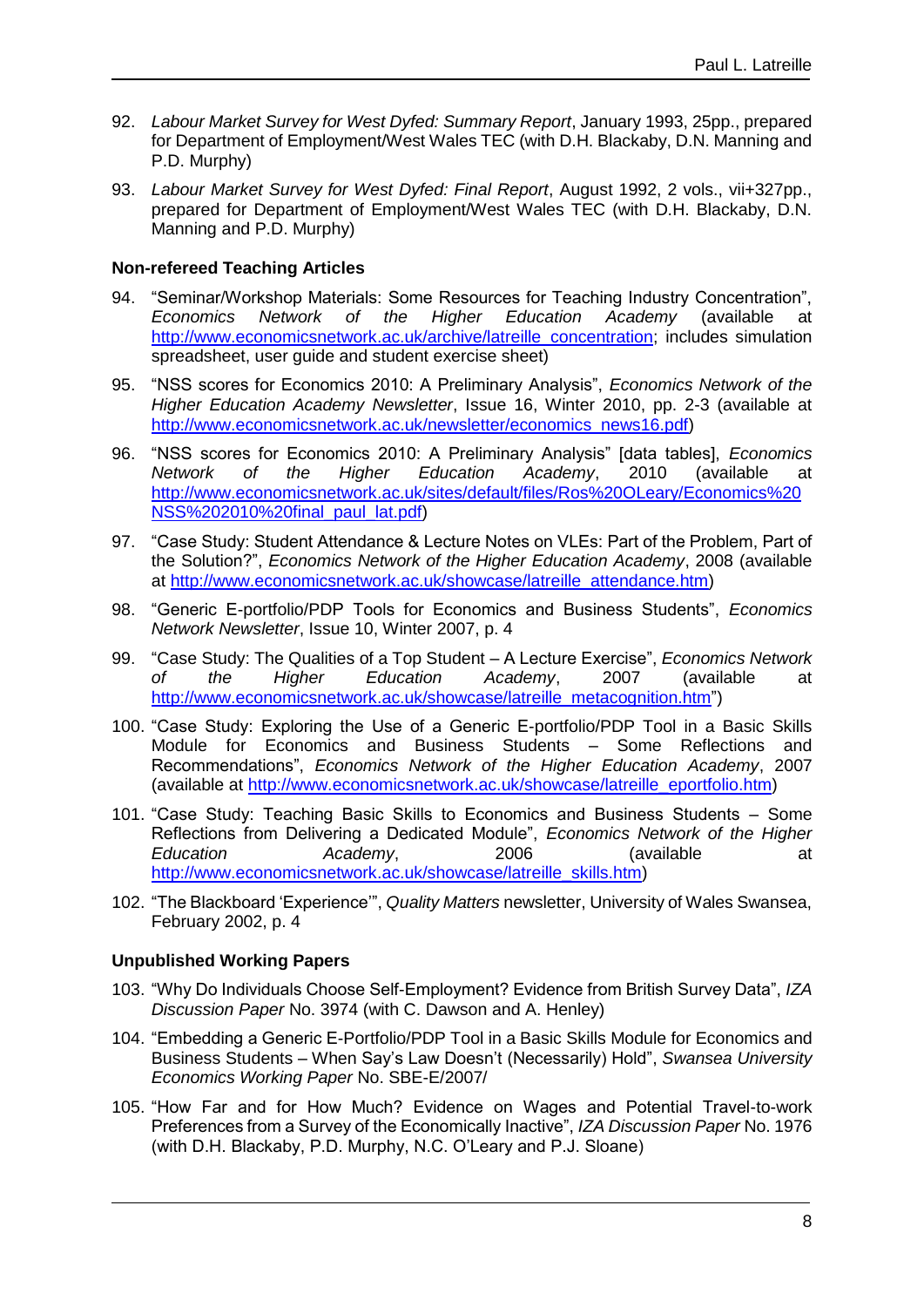- 106. "Further Reflections on Images in the Adversarial Mirror: Some Historical Matched Sample Evidence", *Swansea University Economics Working Paper* No. SBE-E/2007/10 (updating data, revised version target *British Journal of Industrial Relations*)
- 107. "Accounting for Differences in Labour Market Outcomes in Great Britain: A Regional Analysis Using the Labour Force Survey", *IZA Discussion Paper* No. 1501 (with N.C. O'Leary, D.H. Blackaby, P.D. Murphy and P.J. Sloane)

### **Other Completed Papers**

108. "Regional Differences in Employment, Unemployment and Economic Inactivity: A Decomposition Analysis Using the Labour Force Survey" (with N.C. O'Leary, D.H. Blackaby, P.D. Murphy and P.J. Sloane)

### **Selected Work in Progress**

- 109. "Conflict Management Third Party Intervention" (with Elisabeth Naima Mikkelsen), chapter for inclusion in Mikkelsen, E.N. (20xx) *Organizational Conflict*, *Elgar Introductions to Management and Organization Theory*, Edward Elgar
- 110. "Off the Record: Promoting Collaborative L&T CPD on the QT" (with K. Ford and R. Ward)
- 111. "D.C. Hague's 'The Economist in a Business School': A Quinquagenarial Reflection" (with G. Brownlow), target *Journal of Management Studies*
- 112. "Be Careful What You Wish For! A Study of Student Feedback, Satisfaction and Performance" (with D. Breslin), target *Studies in Higher Education*
- 113. "On Translation, Transcription and Coding: A Methodological Note" (with N. Bakalov and P. Dibben), target *British Journal of Management*
- 114. "Reflexivity, Ethics and Disclosure in Disability Research" (with N. Bakalov and P. Dibben), target TBC
- 115. "Experience and Perceptions of Workplace Health and Safety: Evidence from the British Social Attitudes Survey" (with M.K. Jones and P.J. Sloane), target *Human Resource Management Journal*
- 116. "Mediating Workplace Conflict: Of Success, Failure and Fragility?", target *Industrial Relations*
- 117. "Lay Members at the EAT: When Absence of Evidence Is Not Evidence of Absence" (with S. Corby), target *Industrial Law Journal*
- 118. "Adjudicating Employment Rights Disputes: The Lay Member's Role Through the Lens of Status Characteristics Theory" (with S. Corby), target *Work, Employment & Society* (TBC)
- 119. "Gender Biases in Students' Peer-Evaluations in an Online Learning Space" (with G. Morales Martinez), target *American Economic Review*
- 120. "The Wisdom of the Class: Sequences in Rating Evaluations in an Online Learning Platform" (with G. Morales Martinez), target TBC
- 121. "Learning Online: How Evolutionary Biases Affect Student Choices" (with G. Morales Martinez), under submission at *Academy of Management Learning & Education*
- 122. "Workplace Mediation Strategy, Structure and the Management of Conflict" (with R. Saundry and G. Wibberley), revise and resubmit at *Industrial & Labor Relations Review*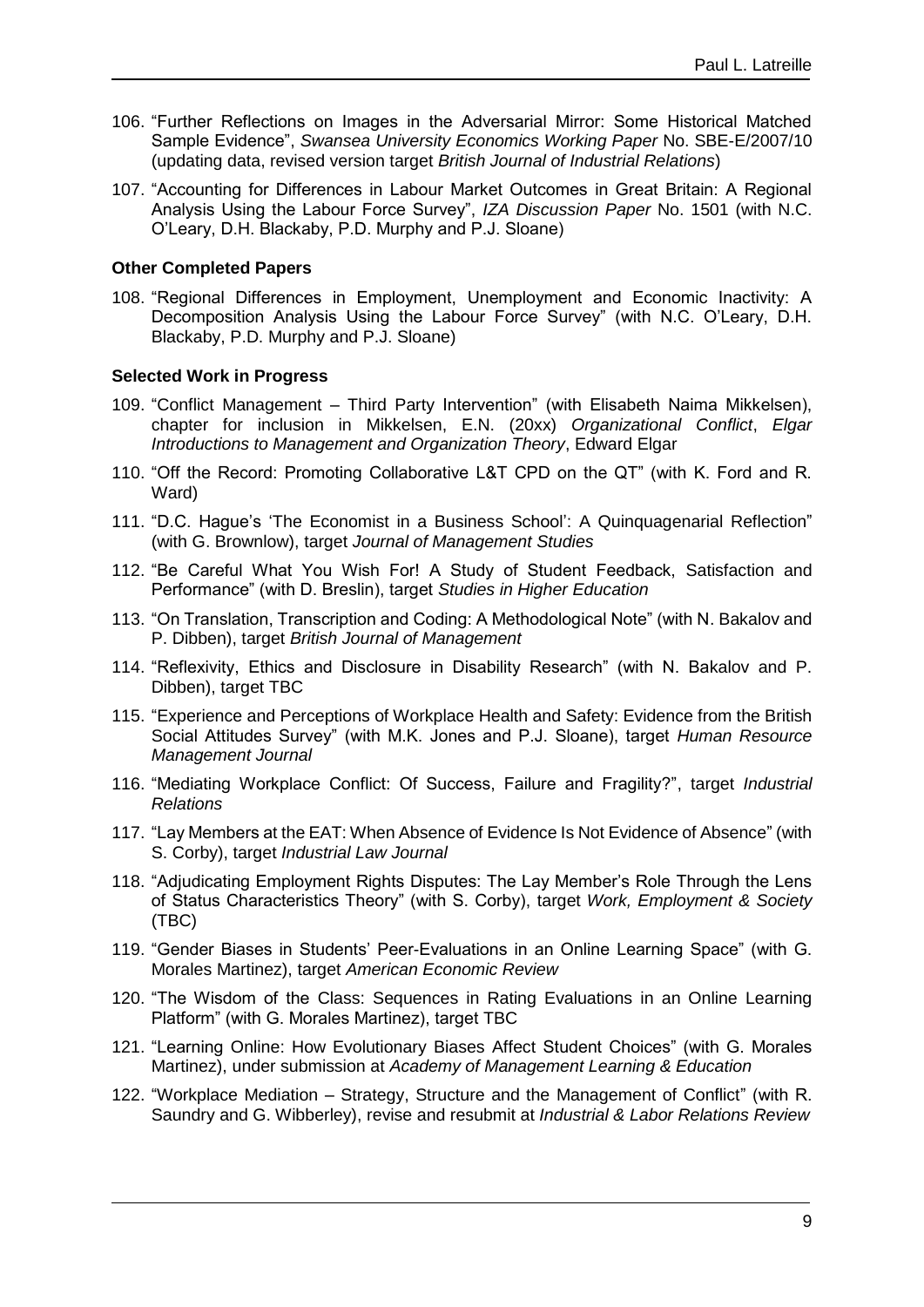# **PRESENTATIONS**

### **Keynotes and Invited Conference / Symposium Contributions**

Session panel member (TBC)

- *International Association of Lawyers (UIA) 27th World Forum of Mediation Centres*, Milan (17-18 January, 2020)
- "Teaching Excellence: A Chronomonautical Journey" (title TBC)
	- *Swansea Academy of Learning & Teaching 10th Annual Conference*, Swansea University, Swansea (17 July 2019, forthcoming)

"Workplace Conflict Interactive Session with Audience Polling"

- *Civil Mediation Council Conference: Save Time, Save Money, Save Stress*, Trinity Chambers, Newcastle (16 October 2018)
- *Civil Mediation Council Conference: Save Time, Save Money, Save Stress*, Lloyds Banking Group Training Centre, Solihull, 19 October 2017
- *Civil Mediation Council Conference: Save Time, Save Money, Save Stress*, Lloyds of London, London, 1 February 2017

"A 'Blended' Approach to TEL Adoption"

 *2017 EFMD Conference on Bachelor Programmes*, Nottingham Trent University, Nottingham, 20-22 September 2017

"Developing Conflict Management Systems"

 *'Fight, Flight or Resolution? Managing Conflict in the NHS', NHS Employers Workshop*, Midlands Art Centre, Birmingham, 12 September 2017

"The Importance of Industry Engaged Learning"

 *10th International Conference for Entrepreneurship, Innovation and Regional Development Conference*, Makedonia Palace Hotel, Thessaloniki, 31 August-1 September 2017

"Workplace Conflict Interactive Session with Audience Polling"

- *Civil Mediation Council Conference: Save Time, Save Money, Save Stress*, Newcastle (forthcoming)
- *Civil Mediation Council Conference: Save Time, Save Money, Save Stress*, Lloyds Banking Group Training Centre, Solihull, 19 October 2017
- *Civil Mediation Council Conference: Save Time, Save Money, Save Stress*, Lloyds of London, London, 1 February 2017

"(Still) Unskilled and Unaware of It? Some Thoughts on First Year Transitions in HE"

 *Oxford Brookes L&T Conference: Identifying Best Practice in Academic Induction*, Oxford Brookes University, Oxford, 13 January 2017

"Conflict at Work: On Managers and Management" (co-authored with R. Saundry)

 *Reframing Resolution – Innovation and Change in the Management of Workplace Conflict* symposium, 11 July 2016

"Formal Legal Requirements in the Context of Informal Employment Relations" (with R. Wapshott, co-authored with O. Mallett)

 *ESRC Seminar: Labour Market Regulation in the Post(?)-Crisis Landscape*, University of Sheffield, Sheffield, 5 May 2016

"Managing Organisational Conflict: An Integrated Approach" (with S. Pestell)

*Health and Wellbeing at Work 2016*, NEC, Birmingham, 8-9 March 2016

- "How to Do Conflict at Work"
	- *Acas East Midlands Masterclass Conference*, Village Urban Resort and Spa, Nottingham, 2 February 2016

Discussant, *Special Workshop – Resolution of Workplace Conflict*

 *ILERA 17th World Congress*, Cape Sun Hotel, Cape Town, 7-11 September 2015 "Towards a System of Conflict Management? Cultural Change and Resistance in a Healthcare Organization" (co-authored with R. Saundry)

 *LERA 67th Annual Meeting*, *AILR/LERA Best Papers symposium*, Pittsburgh, PA, 28- 31 May 2015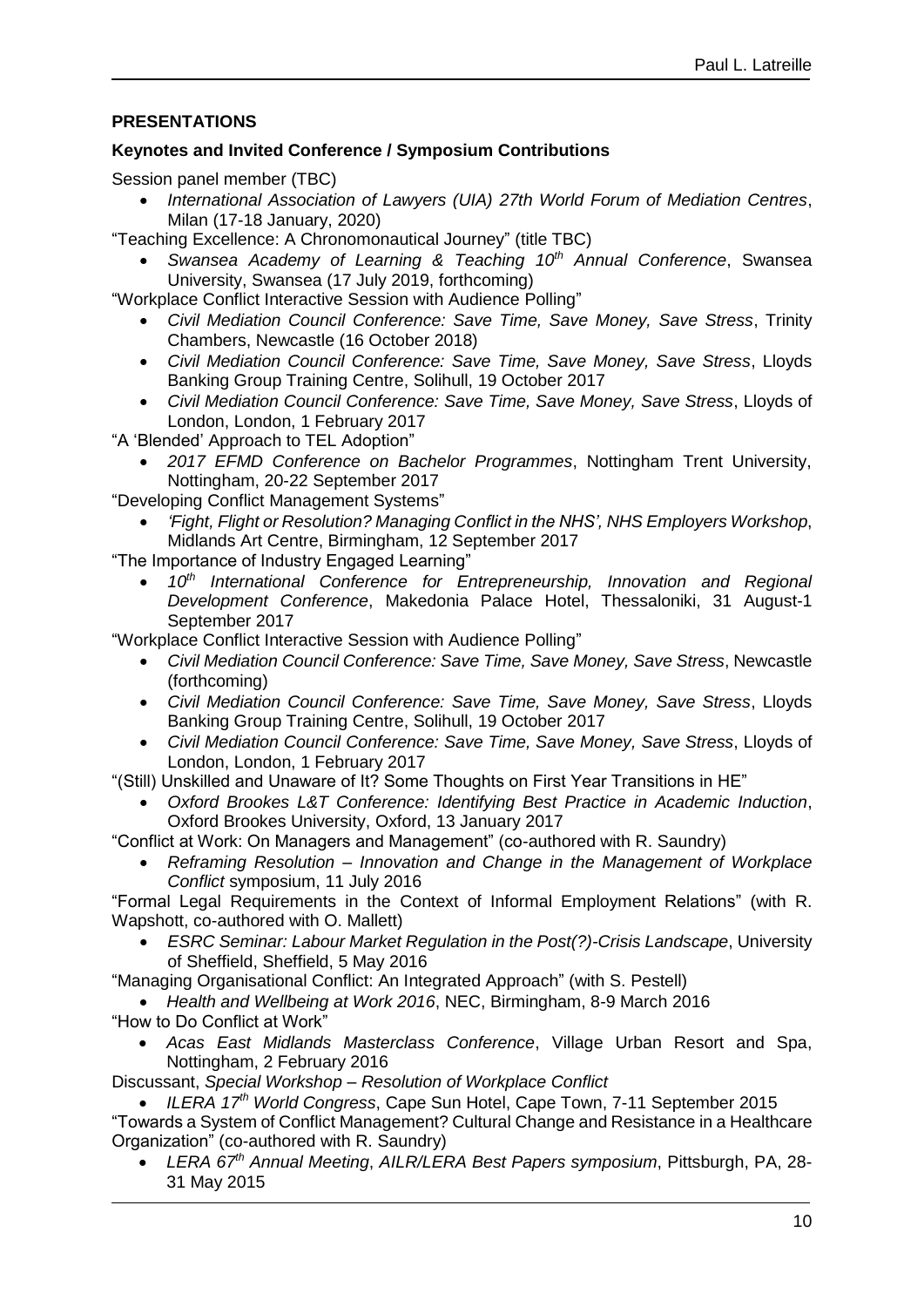"Strange New Flesh? Beyond Workplace Mediation" [Workshop]

*Greenwich Symposium*, University of Greenwich, London, 18 June 2014

"Managing Conflict in the Workplace: The Encouragement and Support of Early Dispute Resolution" [Masterclass]

 *Acas East of England Conference – The Challenges of the Changing Workplace in 2014*, Imperial War Museum, Cambridge, 13 March 2014

"Resolving Conflict in Challenging Times"

 *Health and Wellbeing at Work 2014 (Management and Leadership Programme)*, NEC, Birmingham, 5 March 2014

"Workplace Conflict Needs a Toolkit"

 *Acas Midlands Conference – Conflict at Work: Mediation and More*, National Motor Cycle Museum, Birmingham, 13<sup>th</sup> February 2014

"The Changing Nature of Employment Tribunals" (with S. Corby)

 *The Changing Face of Regulation – Rights, Resolution, Fairness and Efficiency*, University of Warwick, Coventry, 5 June 2013 (as part of ESRC Seminar Series 2012- 2013 'Reframing Resolution – Managing Individual Workplace Conflict')

"Tristis Physicus Causidicus Diaboli Fit"

 *Mediation and Alternative Dispute Resolution – Outcomes and Impacts*, Swansea University, Swansea, 14 February 2013 (as part of ESRC Seminar Series 2012-2013 'Reframing Resolution – Managing Individual Workplace Conflict')

"Workplace Mediation: The Fragile End of the Wedge?" [Workshop]

- *Greenwich Dispute Resolution in Context Symposium*, University of Greenwich, London, 18 April 2012
- *Greenwich Resolving Conflict at Work Symposium*, University of Greenwich, London, 7 September 2010

"Evidencing Workplace Mediation: Positively Critical or Critically Positive?"

 *Acas Research Seminar: Effective Conflict Management*, British Library Conference Centre, London, 8 March 2011

"Tweaching for Economists"

- *Economics eLearning Symposium*, University of Bristol, Bristol, 9 September 2010 "Attitudes Towards Workplace Mediation: Some Survey Evidence"
	- *University of Aberdeen Economics CELMR PhD Research Workshop*, University of Aberdeen, Aberdeen, 13 November 2009

"Mediation at Work: the Canon, the Count and a Crystal Ball"

 *North West Universities Mediation Conference*, University of Central Lancashire, Preston, 14 October 2009

"Using Web2.0 Technologies in Your Teaching (and Research)" (with S. Greenlaw)

 *Economics Network Key Contacts Conference*, Wales Millennium Centre, Cardiff, 8 September 2009

"Mediation in the Workplace – Emerging Themes and Evidence"

 *Institute for Employment Studies HR Network Hot Topic Seminar*, The Commonwealth Club, London, 19 May 2009

"Disability and Earnings – Are Firm Characteristics Important?" (with M.K. Jones)

 *Royal Economic Society Annual Conference*, special session on Health and Labour Market Outcomes, University of Warwick, Coventry, 17-19 March 2008

"UK Economists – Increasing Demand and Falling Supply?" (co-authored with F. Buscha and P. Urwin)

 *Royal Economic Society Annual Conference*, special session on The Skills of an Economist: What Does a Degree Give You?, University of Warwick, Coventry, 17-19 March 2008

"When Social Learning Came to Town: A Hands-on Introduction to Web2.0 for Teaching and Research" [Workshop] (with C. Hall)

 *HEA Business, Management, Accountancy and Finance (BMAF) Key Contacts Symposium*, Swansea University, Swansea, 17 January 2008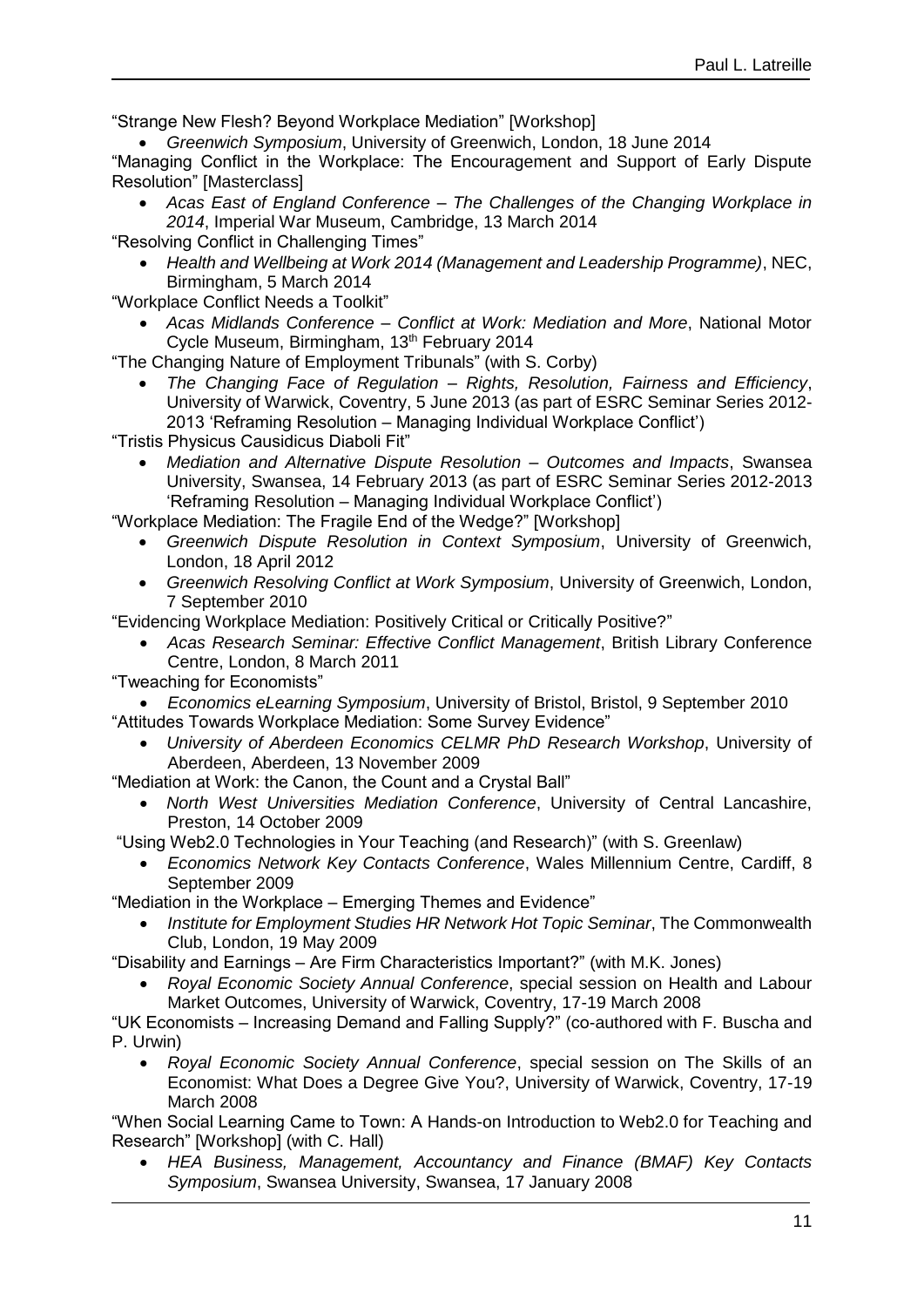"Disability and Self-Employment: Evidence from the UK LFS" (co-authored with M.K. Jones)

 *Work Pensions and Labour Economics (WPEG) Conference*, special session on Disability and Employment, University of Kent, Canterbury, 10-12 July 2006

"Non-Standard Work Patterns: Accommodating Disability?" (with M.K. Jones)

- *Royal Economic Society Annual Conference*, special session on Disability, East Midlands Conference Centre, University of Nottingham, Nottingham, 18-20 April 2006 "Choice of Work Patterns and the Accommodation of a Disability" (with M.K. Jones)
	- *Scottish Economic Policy Network (Scotecon) Disability and the Labour Market Research Seminar*, Confederation of Scottish Local Authorities Conference Centre, Edinburgh, 21 November 2005

### **Other Conference / Workshop Presentations (since 2010)**

"D.C. Hague's 'The Economist in a Business School': A Quinquagenarial Reflection" (with G. Brownlow)

 *Economics Network Developments in Economics Education Conference*, CTaLE, University College London, London, 6-8 September 2017

"Off the Record: Promoting Collaborative L&T CPD on the QT" (with R. Ward, co-authored also with K. Ford)

 *Enhancing Student Learning Through Innovative Scholarship 2017: Learning Thorugh Collaboration*, University of Sheffield, Sheffield, 20 July 2017

"Managing Conflict at Work: Minding the Managerial Gap" (co-authored with R. Saundry)

**•** LERA 68<sup>th</sup> Annual Meeting, session on *Cross-National Comparisons of Dispute Resolution Systems*, Millennium Hotel, Minneapolis, MN, 26-29 May 2016

"Developing A System for Conflict Management – Towards A Strategic Choice" (with R. Saundry)

 *CIPD Conference for Applied Research*, Warwick Business School at The Shard, London, 8 December 2015

"Formal Legal Requirements in the Context of Informal Employment Relations" (with R. Wapshott, co-authored with O. Mallett)

- *University of Sheffield Faculty of Social Science Annual Research Conference*, University of Sheffield, Sheffield, 17 September 2015
- *2 nd International Interdisciplinary Conference on Research on Work, WORK2015*, Turku, Finland, 19-21 August 2015

"The Employment Appeal Tribunal: Does the Presence of Lay Members Affect Results?" (coauthored with S. Corby)

 *The UK Coalition Government and Employment Relations Conference*, University of Portsmouth, Portsmouth, 16 December 2013

"Sweet! An AI-inspired, Modified 'Pick & Mix' Benchmarking Process for Disability Inclusivity" [Workshop] (with C. Hall)

 *University of Sheffield 7th Annual Learning & Teaching Conference: Embracing Diversity*, University of Sheffield, Sheffield, 9 January 2013

"Adjudicating Employment Rights Disputes: The Lay Member's Role" (with S. Corby)

 *British Universities Industrial Relations Association Annual Conference*, University of Greenwich, London, 7-9 July 2011

"Better from America? Lessons Learned from EDUCAUSE in Washington"

 *Swansea University Excellence in Learning and Teaching Conference,* Swansea University, Swansea, 18 May 2011

"Attitudes to Health and Safety at Work: Evidence from the British Social Attitudes Survey" (co-authored with M.K. Jones and P.J. Sloane)

- *Work Pensions and Labour Economics (WPEG) Conference*, University of Sheffield, Sheffield, 19-21 July 2011
- *Scottish Economic Society Annual Conference (Health at Work, Organised Session)*, Ramada Jarvis Hotel, Perth, 4-6 April 2011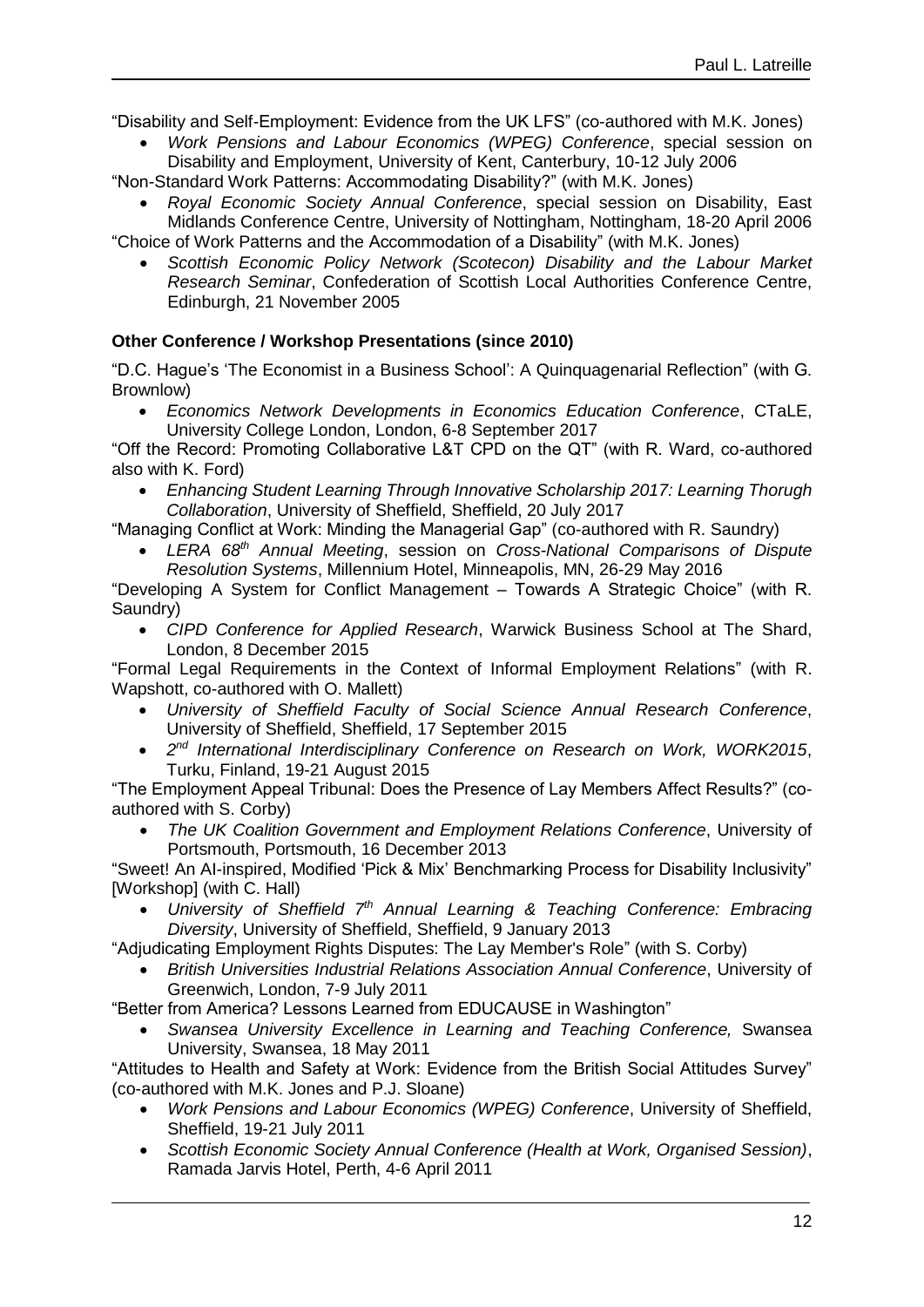"Mediation at Work: Success, Failure and Fragility"

 *I International Congress on Mediation,* ISCSP, Technical University of Lisbon, Lisbon, 7-9 October 2010

### **Staff Seminars (since 2010)**

Griffith University (2019, forthcoming); ESRC (2019, forthcoming); University of the West of England (2013); Cardiff University (2013); University of Leeds (2013); Mary Washington University (2011); University of Central Lancashire (2010)

### **Other Invited Research Presentations / Seminars / Workshops (since 2010)**

PhD seminar, Griffith University (Brisbane, 2010); ESRC Town Hall event (Birmingham, January 2019); Acas Certificate in Workplace Mediation (CIWM) trainers' CPD workshops (Birmingham, December 2015 (with R. Saundry), December 2013, January 2013); Acas East of England Employment Relations Forum (2015); TCM Group client webinar (2014); Consensio client event (2013); Council of Tribunal Members Associations (2012); Industrial Law Society (London, 2012); Acas Postgraduate Certificate training (2008, 2012); Civil Mediation Council Workplace Committee (2011); Economics Network Key Contacts meeting (2010); CHUDE meeting (2010); Economics Network Associates meeting (2010)

### **Conference / Seminar Organisation**

Co-organiser (with R. Saundry), *Reframing Resolution – Innovation and Change in the Management of Workplace Conflict* symposium, 2016 (sponsored by WOERRC and Acas)

Member, Organizing Committee for *International Workshop on Central and Eastern European Employment Relations in Perspective – History, Geography and Difference*, 2015

Member, Scientific Committee, *9th South East European Doctoral Student Conference*, Research Track 1 (Enterprise, Innovation and Development), 2014

Co-convenor (with W.J. Lee), Higher Education Academy (HEA) seminar, *Teaching Research Methods in Business and Management*, 2014

Member, Scientific Committee, *8th South East European Doctoral Student Conference*, Research Track 1 (Enterprise, Innovation and Development), 2013

Local organiser, *Mediation and Alternative Dispute Resolution – Outcomes and Impacts*, Swansea University, Swansea (as part of ESRC Seminar Series 2012-2013 'Reframing Resolution – Managing Individual Workplace Conflict'), 2013

Co-convenor (with R. Saundry), ESRC Seminar Series 2012-2013 *Reframing Resolution – Managing Individual Workplace Conflict*, 2012–13

Member, steering group, HEA Wales *Inaugural Future Directions Conference*, 2012

Local organiser, HEA/SALT seminar, *By Hook or By Crook: Issues and Solutions in Addressing Unfair Practice*, 2011

Co-convenor, *Welsh Economics Colloquium* (with M.K. Jones) securing funding/support from Welsh Assembly Government, Royal Economic Society and University of Wales Staff Colloquia Fund, 2007, 2009

### **RESEARCH FUNDING**

### **Under review**

£1,566,390 (£1,943,363 FEC), Economic and Social Research Council (ESRC), *The PROPEL Hub – Productivity Outcomes of Workplace Practice, Engagement and Learning* (multiinstitution bid led by G. Roy)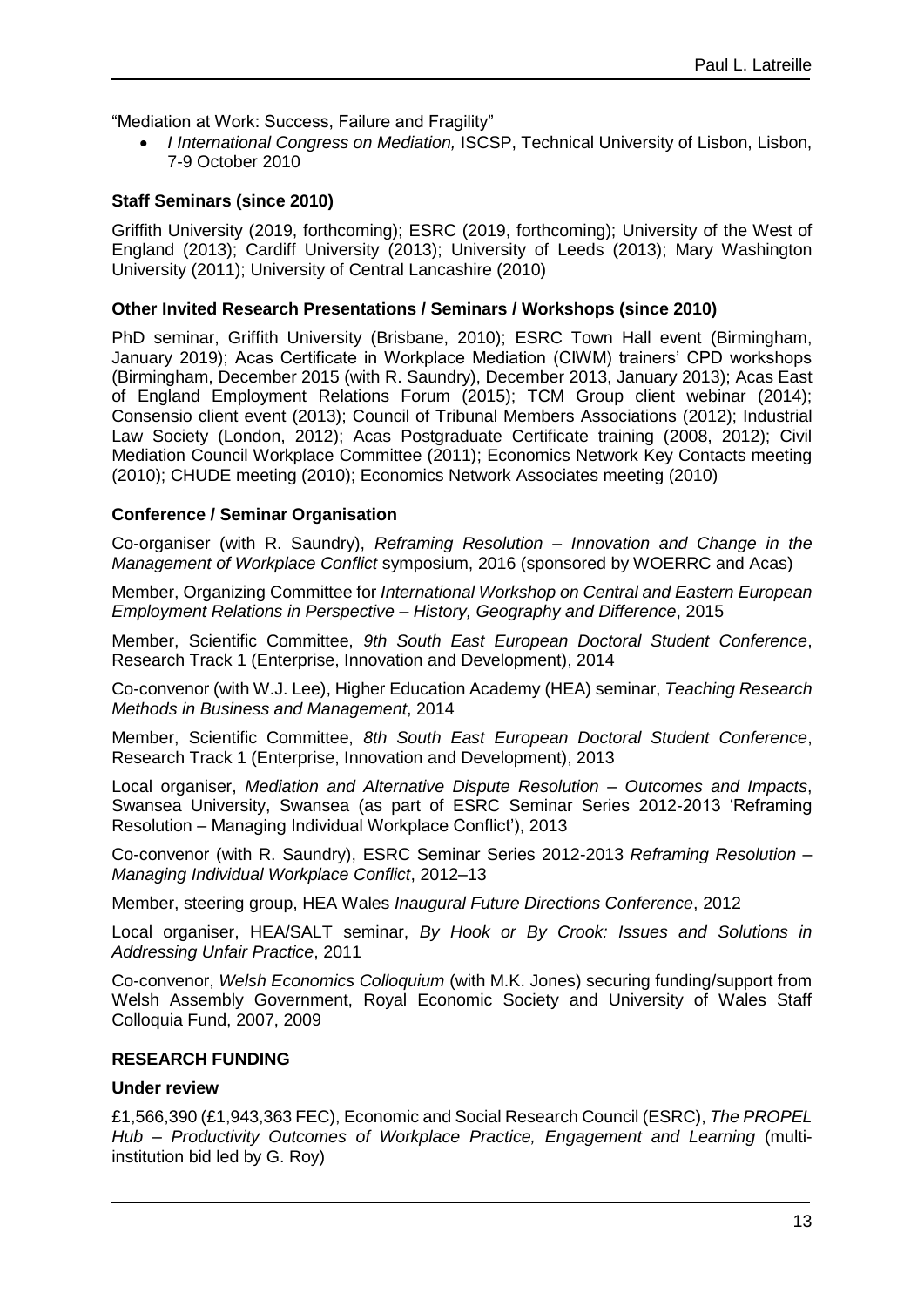# **External**

£606,255 (£757,819 FEC), Economic and Social Research Council (ESRC), *Managerial Competences, Engagement and Productivity - Developing Positive Relationships*, 2019-22 (with R. Saundry, P. Urwin and G. Dix) [PI]

£9,970, Acas, *Proposal to Explore the Handling of Discipline and Grievance using WERS2011 and WERS2004*, 2013–14 (with S. Wood and R. Saundry)

£11,224, Acas, *Proposal to Explore Conflict Management/Early Dispute Resolution Strategies*, 2013–14 (with R. Saundry) [PI]

£5,000, Department for Business, Innovation and Skills, *External Academic Advice on SETA 2013* – 2013 [PI]

£17,760, Economic and Social Research Council (ESRC) Seminar Series, *Reframing Resolution – Managing Conflict and Resolving Individual Employment Disputes in the Contemporary Workplace* – 2012–13 (with R. Saundry, P. Teague, P. Urwin and C. Irvine)

£1,125, Trades Union Congress, *Ministry of Justice Consultation – Introducing Fees in Employment Tribunals and the EAT* – 2012 (with P. Urwin and F. Buscha)

£2,000, Trades Union Congress, *Analysis of SETA 2008 to Inform the Resolving Workplace Disputes Consultation Response* – 2011 (with P. Urwin and F. Buscha) [PI]

£5,967, Department for Business, Innovation and Skills, *WLB3 Employees Survey – Refurbishing the Findings Report* – 2010 (with J.A. Latreille) [PI]

£79,260 (£99,075 FEC), Economic and Social Research Council (ESRC) Small Grants Fund*, Lay Members as Judges in Employment Rights Cases* (with S. Corby) – 2010–11

£24,315, Acas, *Secondary Analysis of the Survey of Tribunal Applications 2008: Representation in Employment Tribunal Claims* (with P. Urwin and F. Buscha) – 2010

£61,788, Economic and Social Research Council (ESRC) Placement Fellowship Scheme (Acas (co-sponsored by CIPD)), *A Place for Mediation in Workplace Conflict Management* – 2008–09 [PI]

£10,500, Department for Business, Enterprise and Regulatory Reform, *Independent Academic Advisor for 2008 Survey of Employment Tribunal Claims (SETA 2008)* – 2008–10 [PI]

€1,046,444 European Commission 7th Framework Programme (FP7), *An Inquiry into Health and Safety at Work: A European Perspective* (with others – multi-institution bid led by I. Theodossiou) – 2008–11

£4,000, Department for Business, Enterprise and Regulatory Reform, *Report on Rejected Claims* – 2007/08 [PI]

£3,299, Department for Business, Enterprise and Regulatory Reform, *Third Work-Life Balance Employee Survey: Preparation for UK Data Archive* (with J.A. Latreille) – 2007–08 [PI]

£14,843, Welsh Assembly Government, *Entrepreneurial Aspirations and Activity amongst Students and Recent Graduates: A Comparative Study for Wales* (with A. Henley, C. DeCock and A. Spier) – 2007–08

£4,000 (£2000 per event), Royal Economic Society, *Welsh Economics Colloquium* – 2007, 2009 (with M.K. Jones) [PI]

c£130,000 (confidential), Department for Constitutional Affairs (now Ministry of Justice), *Evaluating the Use of Mediation in Employment Tribunals* (with P. Urwin, S. Speckesser, E. Michielsens and A. Boon) – 2006–08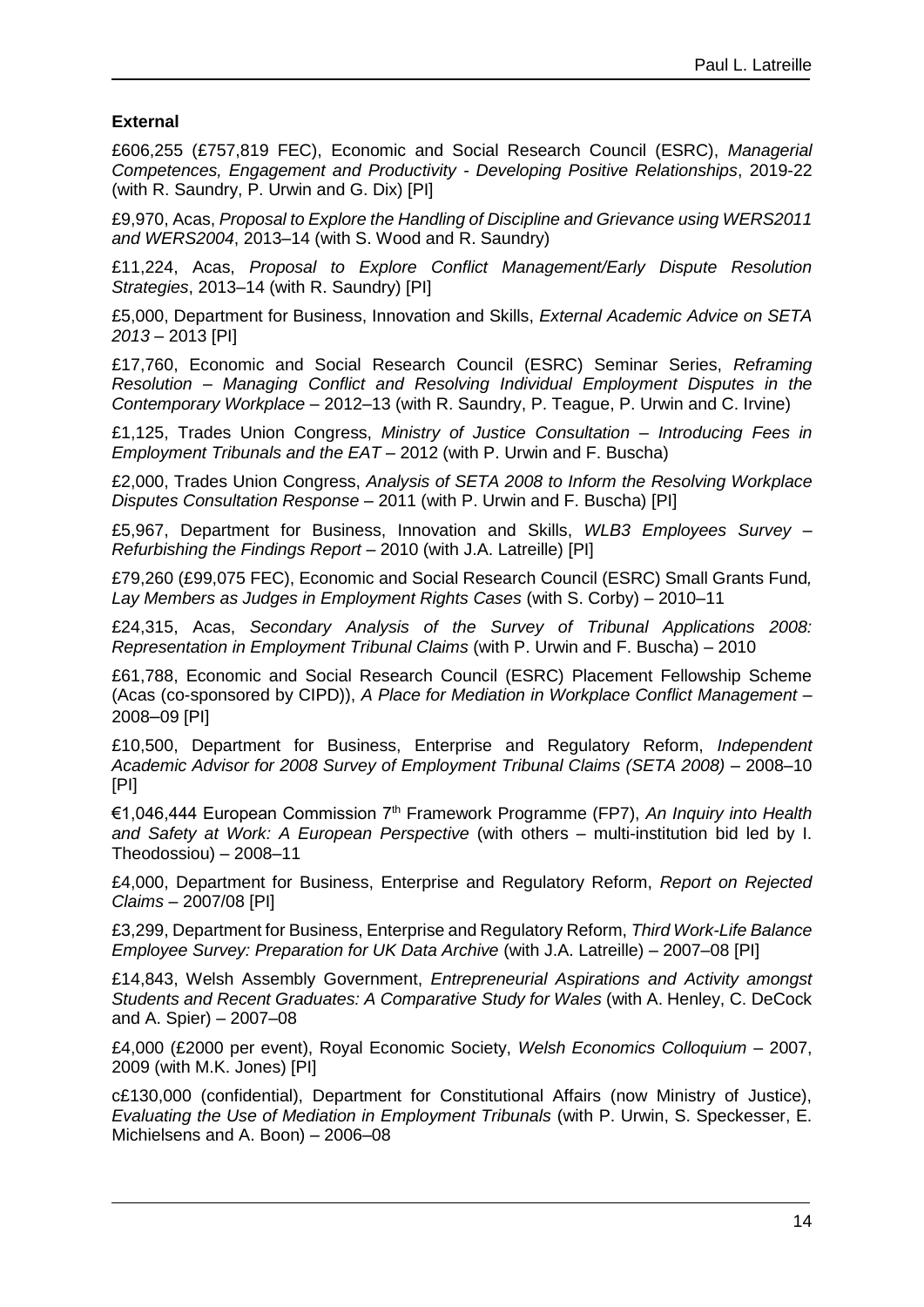£7,500, Department of Trade and Industry, WERS 2004 Grants Fund, *Training Differences in the Public and Private Sectors: Who Gets It and What's It Worth?* (with P.D. Murphy and M.K. Jones) – 2006

£15,500, Sector Skills Development Agency, *Training, Job Satisfaction and Establishment Performance in the Public and Private Sectors* (with P.J. Sloane, M.K. Jones and R.J. Jones) – 2006

£14,050, Low Pay Commission, *Inflows and Outflows to the National Minimum Wage* (with P.D. Murphy, M.K. Jones, R.J. Jones and P.J. Sloane) – 2005–06

£8,000, National Assembly for Wales, *The Welsh Language and Labour Market Inactivity* (with P.J. Sloane, N.C. O'Leary, P.D. Murphy and D.H. Blackaby) – 2004–05

£7,500, Department of Trade and Industry, SETA Small Grants Fund 2004, *The Settlement of Employment Tribunal Cases: Evidence from SETA 2003* – 2004 [PI]

£1,500, Department of Trade and Industry, for evaluation of Survey of Employment Tribunal Applications 2003 (SETA 2003) data and documentation – 2004 [PI]

£126,000, National Assembly for Wales, *Barriers to Economic Activity* (with D. Blackaby, D. N. Manning, P. Murphy, N. O'Leary and P. Sloane) – 2002/04

£7,388, Department of Trade and Industry, for preliminary data cleansing work on 1998 Survey of Employment Tribunal Applications (with J.A. Latreille) – 2003 [PI]

£9,760, Department of Trade and Industry, for advanced data cleansing work on 1998 Survey of Employment Tribunal Applications (with J.A. Latreille) – 2003 [PI]

£8,300, Department of Trade and Industry, for data cleansing and preliminary analysis of 1998 Survey of Employment Tribunal Applications – Survey of Representatives (with J.A. Latreille) – 2003 [PI]

£122,500, BP Oil Ltd, *Economic and Social Assessment of the Closure of BP Llandarcy* (with others) – 1999

£1,250, West Wales TEC Ltd., *Labour Market Survey for West Dyfed – Executive Summary*  (with others) – 1992–93

£16,000, West Wales TEC Ltd./Employment Service, *Labour Market Survey for West Dyfed* (with others)  $-1992$ 

### **Internal**

£920, The University of Sheffield, *Santander Research Mobility Awards* (for collaboration with M. Malo, Universidad de Salamanca; declined due to collaborator health)

### **Other Funded Research / Consultancy Projects**

Policy consultant to Kantar Public on Department for Business, Energy and Industrial Strategy project *Survey of Employment Tribunal Applications 2017* – 2017–2018

Consultant to University of Westminster on Acas project *Assessing the Economic Impact of Acas Services* – 2015–2016

Expert adviser to Institute for Employment Studies on Department for Business, Innovation and Skills project *Understanding the Behaviour and Decision-making of Employees in Handling Conflicts and Disputes at Work* – 2010

Co-applicant/supervisor on successful bid for ESRC/Welsh Assembly Government Collaborative Ph.D. Studentship (with A. Henley) – 2006–09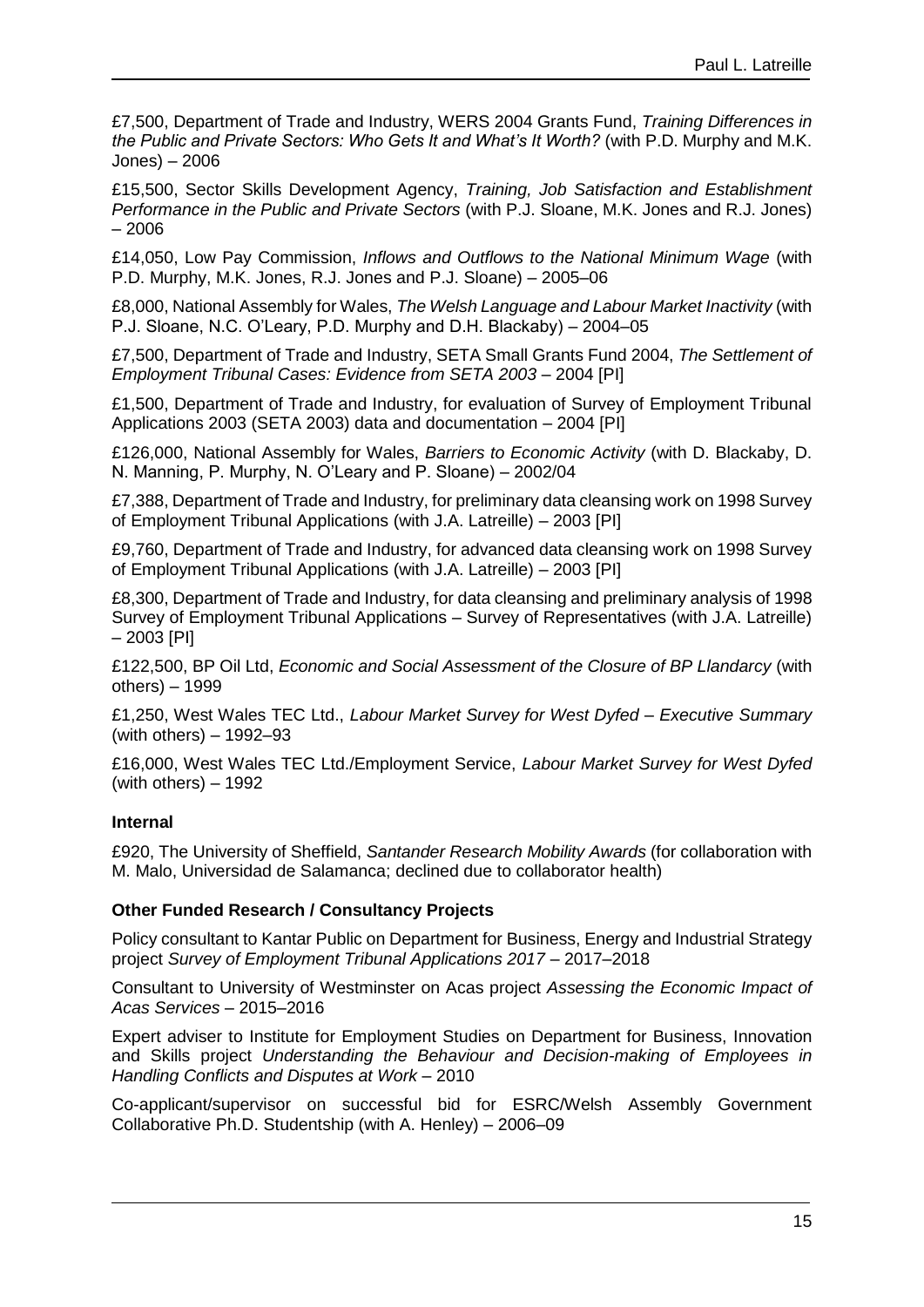Named contributor for two successful Welsh Economy Labour Market Evaluation and Research Centre (WELMERC) European Social Fund (ESF) bids made by the Department of Economics, Swansea (£670,789 – 2002/05 and £810,337 – 2005–08)

### **NATIONAL MAINSTREAM MEDIA REPORTING OF RESEARCH**

Lay member research discussed (by co-investigator) on BBC Radio 4 *World at One*, 5 April 2012

"New mediation measures needed in small business, say researchers", *The Daily Telegraph (Business)*, 31 March 2011

"Women 'treated better than men' in jobs fight", *The Independent*, 30 August 1999

### **EDITORIAL ROLES**

Editorial Board member, *Work, Employment and Society*, 2012–2014; *International Journal of Organizational Leadership*, 2015–; *Journal of Experimental Economics and Management Science*, 2015–

Associate editor, *Computers in Higher Education Economics Review (CHEER)*, 2008–2011

Co-editor, 'Creative Uses of In-Class Technology', in *The Handbook for Economics Lecturers*, Economics Network of the Higher Education Academy, 2013 (with S. Greenlaw)

### **REFEREEING / REVIEWING**

Ad hoc reviewer for *Economic Journal*, *Economic Issues*, *Scandinavian Journal of Economics*, *British Journal of Industrial Relations*, *International Review of Economics Education*, *Applied Economics*, *Health Economics*, *Journal of Productivity Analysis*, *Social Science and Medicine*, *Journal of the Royal Statistical Society Series A*, *Computers in Higher Education Economics Review (CHEER)*, *Industrial and Labor Relations Review*, *Industrial Law Journal, Disability and Rehabilitation Studies*, *Regional Science and Urban Economics*, *Asia Pacific Management Review*, *International Journal of Management Education*, *Industrial Relations*, *International Journal of Manpower*, *Human Resource Management Journal*, *Research in Labor Economics* and *Industrial Relations Journal*

Reviewer for CMI *Management Book of the Year 2019* (2018)

Book (proposal) reviewer for Prentice-Hall/Pearson Education, Macmillan, Cambridge University Press, Oxford University Press (various dates)

ESRC End of Award rapporteur (1993, 2007)

Ad hoc proposal reviews for ESRC (various dates; previously member Peer Review College)

Evaluation of SETA 2003 dataset and documentation for DTI (2004)

Peer review for Ministry of Justice (2008)

Tutor-review of *Economics of the Business Environment* study notes, Distance Learning MBA, University of Warwick (2006)

### **PhD SUPERVISION**

### **Completed**

Gabriela Morales Martinez (co-supervised with D. Breslin and E. Toms), 2018 Roy Poyntz (co-supervised with J. Heyes), 2018

Usman Ladan (co-supervised with J. Heyes and C. Williams, part), 2016 – now Chief Lecturer, Federal College of Education (Technical) Gusau, Nigeria

Chris Dawson (co-supervised with A.G. Henley), 2010 – now Senior Lecturer (Associate Professor), University of Bath School of Management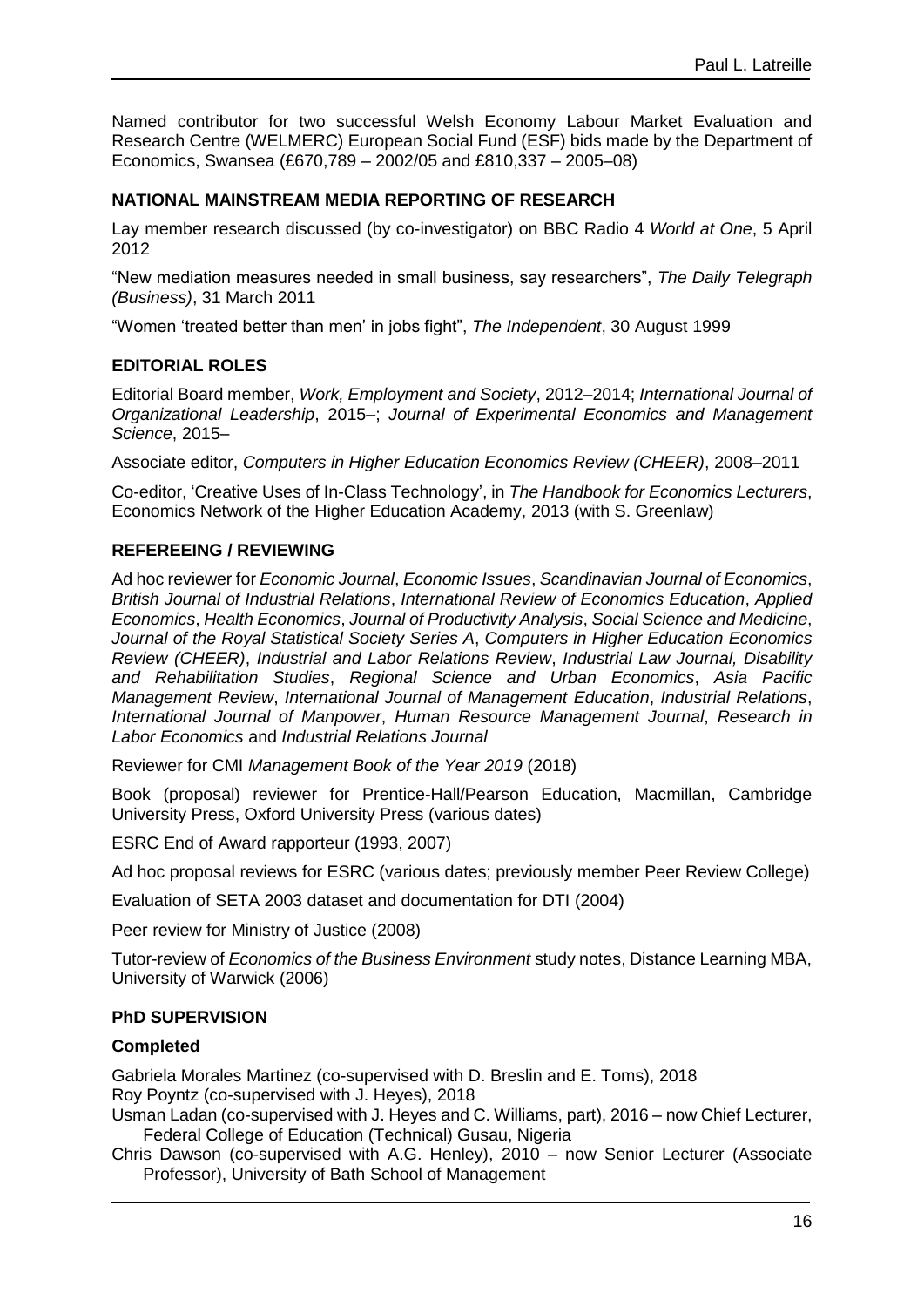# **Current**

Matthew Willett (part-time, co-supervised with D. O'Reilly and V. Papatsiba), 2014– Nikola Bakalov (co-supervised with P. Dibben), 2015– Yousef Alanazi (co-supervised with P. Dibben), 2017– Hedham Nasser Salim Al Mazrooei (co-supervised with P. Dibben), 2017– Yolanta Breese (co-supervised with P. Dibben), 2018– Leah Derham-Boyce (part-time, co-supervised with P. Dibben), 2018– Janice Lawler (part-time, co-supervised with P. Dibben), 2018– Fanke Huang (co-supervised with H. Xian), 2018– Yingying He (co-supervised with H. Xian), 2018–

### **Confirmed new starters**

Yanhong Ding (co-supervised with H. Xian), due to commence 2019

### **PhD EXAMINING**

### **Internal**

Gong Shuping (University of Sheffield, 2013); James Mackley (Swansea University, 2009); Suzanne Grazier (Swansea University, 2007); Nigel O'Leary (Swansea University, 1999)

### **External**

Mohamed Othman Eldouda (University of Bolton, 2017); Julie Chowne (University of Bath, 2015); Ria Deakin (University of Manchester, 2014); Kim Southey (University of Southern Queensland, 2013); Justin Abdy (University of Sheffield, 2010)

### **TEACHING**

### **Current Lecturing**

Unless specified, numbers in *[ ]* are average student-lecturer evaluation scores by year in response to the question "I would recommend this teacher to other students". Scores on a 1-5 scale (1=strongly disagree; 5=strongly agree).

| Management Project (c. 10 students)                                    | 2014–2019          |
|------------------------------------------------------------------------|--------------------|
| [Overall module satisfaction (2 teachers): 3.4. 4.1, 5.0, 4.2]         |                    |
| Managerial Economics (MSc) († from 2018) (c. 160 students)             | 2013–17, 2018–2019 |
| [Overall module satisfaction (2 teachers): $4.1, 4.1, 4.6, n/a, 4.8$ ] |                    |

### **Past Lecturing**

| Labour Economics (c. 15 students)                                                                                                                 | 1990–91                             |
|---------------------------------------------------------------------------------------------------------------------------------------------------|-------------------------------------|
| Principles of Economics B (Micro) (c. 250 students)<br>[4.4]                                                                                      | 1994–95                             |
| Economic Methods and Key Skills <sup>†</sup> (c. 120 students)<br>[4.7, 4.0, 4.6, 4.4, 4.4]                                                       | 2000-05                             |
| Issues in Macroeconomic Policy <sup><math>\dagger</math></sup> (c. 40 students)<br>$[4.4, 4.1, 4.2, 4.2, 4.6, 4.4, 4.5, 4.8, 4.7, 4.6, 4.6, 4.8]$ | 1992-93, 1994-05                    |
| Economics of Technological Change <sup>†</sup> (MSc) (c. 12 students)<br>[4.5, 4.6, 4.3, 4.3]                                                     | 1994–98                             |
| Foundation Economics <sup>†</sup> (c. 80 students)<br>[4.8, 5.0, 4.8, 4.3, 4.5, 4.3, 4.6]                                                         | 1991-93, 1994-05                    |
| ICT & Study Skills for Business and Economics <sup>†</sup> (c. 450 students)<br>[4.1, 4.3, 4.2]                                                   | 2005–08                             |
| Mathematics for Business and Economics <sup>†</sup> (c. 220 students)<br>[4.5.4.6]                                                                | 2006–08                             |
| Firm Organisation and Innovation $(MSc)^{\dagger}$ (c. 10 students)<br>$[4.8, 4.5, 4.7, 4.9, 4.6, 4.7, 4.8, 4.9, 4.5]$                            | 2000-2008, 2009-11****              |
| Managerial Economics <sup><math>\dagger</math></sup> (c. 300 students)<br>$[4.5, 4.7, 4.8, 4.6, 4.6, 4.6, 4.4, 4.6, 4.5, 4.2]$                    | 2000-2008, 2009-12 <sup>*,***</sup> |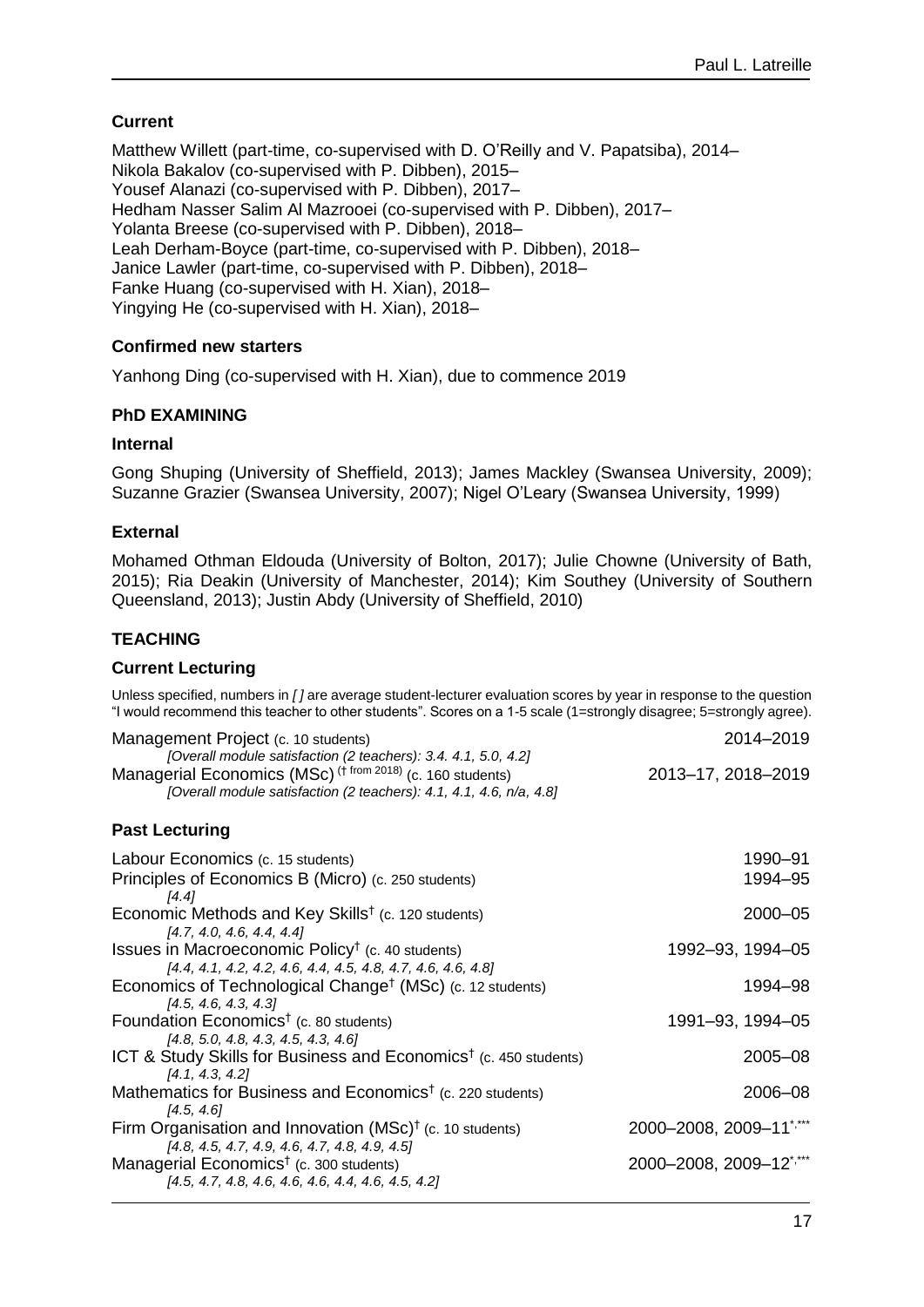Labour and Personnel Economics (MSc) (c. 6 students) 2009–12<sup>\*\*\*(part)</sup> *[5.0, 5.0, 5.0]* Principles of Economics B (Macro) (c. 280 students) 2009–2012<sup>\*\*\*</sup> *[4.5, 4.1, 4.2]* Industrial Economics<sup>†</sup> (c. 190 students) 1992–94, 1995–2012\*,\*\*, \*\*\*(part) *[4.5, 4.6, 4.1, 4.4, 4.2, 4.3, 4.4, 4.1, 4.1, 4.7, 4.5, 4.4, 4.7, 4.7, 4.2, 4.7]* Mathematics for Economists<sup>†</sup> (c. 230 students) 1991–2006, 2012 *[3.5, 4.9, 4.6, 4.9, 4.8, 4.7, 4.5, 4.5, 4.7, 4.6, 4.6, 4.7, 4.9, 4.8, n/a]*

\* Research leave (funded) 2008–2009; \*\* buyout 2006–2007; \*\*\* buyout / administrative relief 2010–2011; † module coordinator

# **Seminar / Tutorial Teaching**

Warwick: Quantitative Techniques I, Economics II

Swansea: Foundation Economics, Principles of Economics (Macro & Micro), Mathematics for Economists, Intermediate Macroeconomics, Intermediate Microeconomics, Advanced Macroeconomics, Advanced Microeconomics

Sheffield: Managerial Economics

Sheffield/Swansea: supervised/mentored final year projects/dissertations

Sheffield/Swansea: supervised numerous, successful MSc dissertations

### **Visiting / Guest Lectures**

| "Production Possibilities: A Game", Sino-British College, Shanghai<br>"Introduction to Game Theory", Guilford Foundation Programme, Corfu | <b>March 2015</b><br>February 1997 |
|-------------------------------------------------------------------------------------------------------------------------------------------|------------------------------------|
| Guest lectures for Sheffield University English Language Teaching Centre                                                                  | various dates                      |
| <b>Other Relevant Teaching Activity</b>                                                                                                   |                                    |
| On-line moderator for Warwick IBM Distance Learning MBA                                                                                   | 2006-2008                          |
| <b>EXTERNAL EXAMINING</b>                                                                                                                 |                                    |
| University of Leeds (Business School PhD Programme)                                                                                       | $2018 -$                           |
| University of Birmingham (Undergraduate and Distance Learning, Business                                                                   |                                    |
| Economics modules)                                                                                                                        | 2014-2018                          |
| University of Hull (Undergraduate Economics)                                                                                              | 2013-2017                          |
| Queen's University, Belfast (MSc/Undergraduate Economics)                                                                                 | 2009-2011/2011-2014                |
| University of Warwick (MBA/MSc Management, Economics modules)                                                                             | 2008-2012                          |
| University of Greenwich (PGCert in Individual Employment Dispute Resolution)                                                              | 2007-2010                          |
| University of the West of England (Economics Field)                                                                                       | 2004-2008                          |
| University of Glamorgan (Enterprise and Economic Development Field)                                                                       | 2000-2004                          |

### **TEACHING FUNDING**

### **External**

£750, Higher Education Academy Seminar Series, *Teaching Research Methods in Business and Management* (with W.J. Lee) – 2014

£750, Higher Education Academy Seminar Series, *By Hook or By Crook: Issues and Solutions in Addressing Unfair Practice* – 2011

£4,750, Economics Network of the Higher Education Academy (Mini Projects), *Embedding a Generic ePortfolio/PDP Tool in a Basic Skills Module for Economics and Business Students* – 2006–07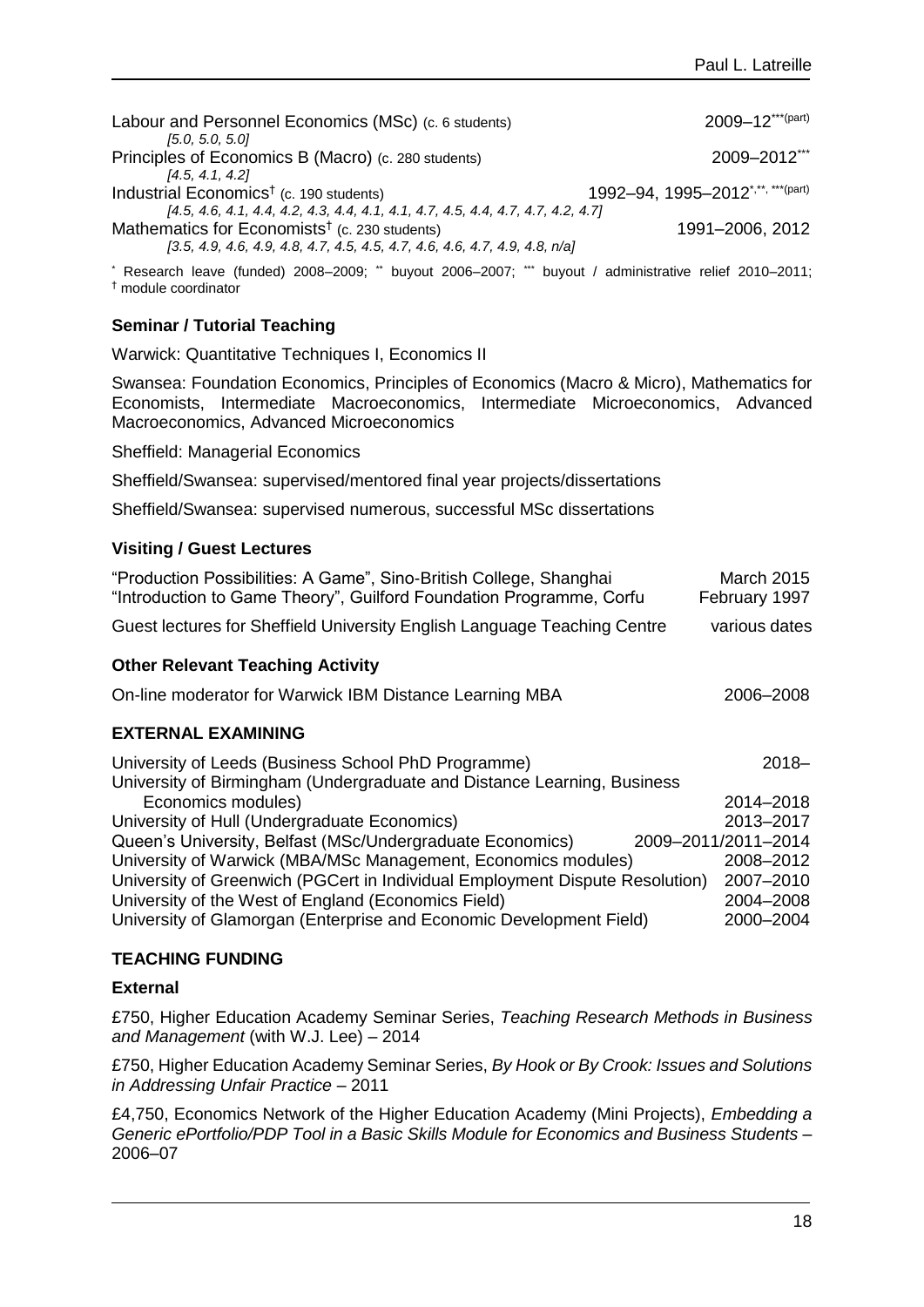£4,993, Economics Network of the Higher Education Academy (Mini Projects), *Presentation Skills for Economics Students* (with J. Piggott) – 2006–07

### **Internal**

£910, University of Sheffield Faculty of Social Science Curriculum Development Fund, *Developing A Student Feedback Guide* – 2015

£2,000, University of Sheffield Faculty of Social Science Curriculum Development Fund, *iTunesU* – 2014

£987, University of Sheffield Faculty of Social Science Curriculum Development Fund, *Improving NSS Response Rates* – 2013 (with N. Newman)

£740, University of Sheffield Faculty of Social Science Curriculum Development Fund, *Implementing Electronic Peer Critique and Feedback* – 2013 (with P. Dick and N. Komori)

#### **Other Successful Teaching Related Applications**

Higher Education Academy, *Developing an Inclusive Culture in HE Programme* (with A. Speight, H. Davies and D. Woolstencroft) – 2011–12

Higher Education Academy, *Green Academy 2011: Curricula for Tomorrow Programme* (with J. Claricoates, A. Speight, J. Thomas, P. McDonald and R. Mattey) – 2011–12

#### **MANAGEMENT / ADMINISTRATION**

#### **Current Management / Leadership / Administrative Responsibilities**

Chair, Departmental Subject-Level TEF Group

Member, Behaviour in Teams (BiT) Steering Group; Elevate Advisory Group; Faculty of Social Sciences Learning & Teaching Space Steering Group; University Discipline Committee

#### **Previous Management / Leadership / Administrative Experience (Sheffield)**

#### *Institutional / Faculty*

Chair, University of Sheffield International College (USIC) Academic Management Board; Residence Life Steering Group, University of Sheffield Academic Career Pathways Review Teaching Working Group

Member (*ex officio*), Senate; University Learning & Teaching Committee; TEF Steering Group

Member, USIC/TUoS Steering Group

Elevate mentor

#### *Departmental*

Associate Dean for Learning & Teaching; Acting Head of School; Acting Head, Management Division; School Director of Teaching Quality and Enhancement

Chair (*ex officio*), Workload Allocation Framework Review Group; School Teaching Quality and Enhancement Committee; Learning & Teaching Committee

Member (*ex officio*), School Advisory, Strategy and Executive Boards; School Staff Development Committee (SRDS; Promotions; and Study Leave); School Research Committee; School REF Committee; Faculty Learning & Teaching Committee

Faculty Academic Lead, Sheffield International College (including transition group); iTunesU

Member, Sheffield International College Joint Academic Advisory Board; University of Sheffield International College Academic Management Board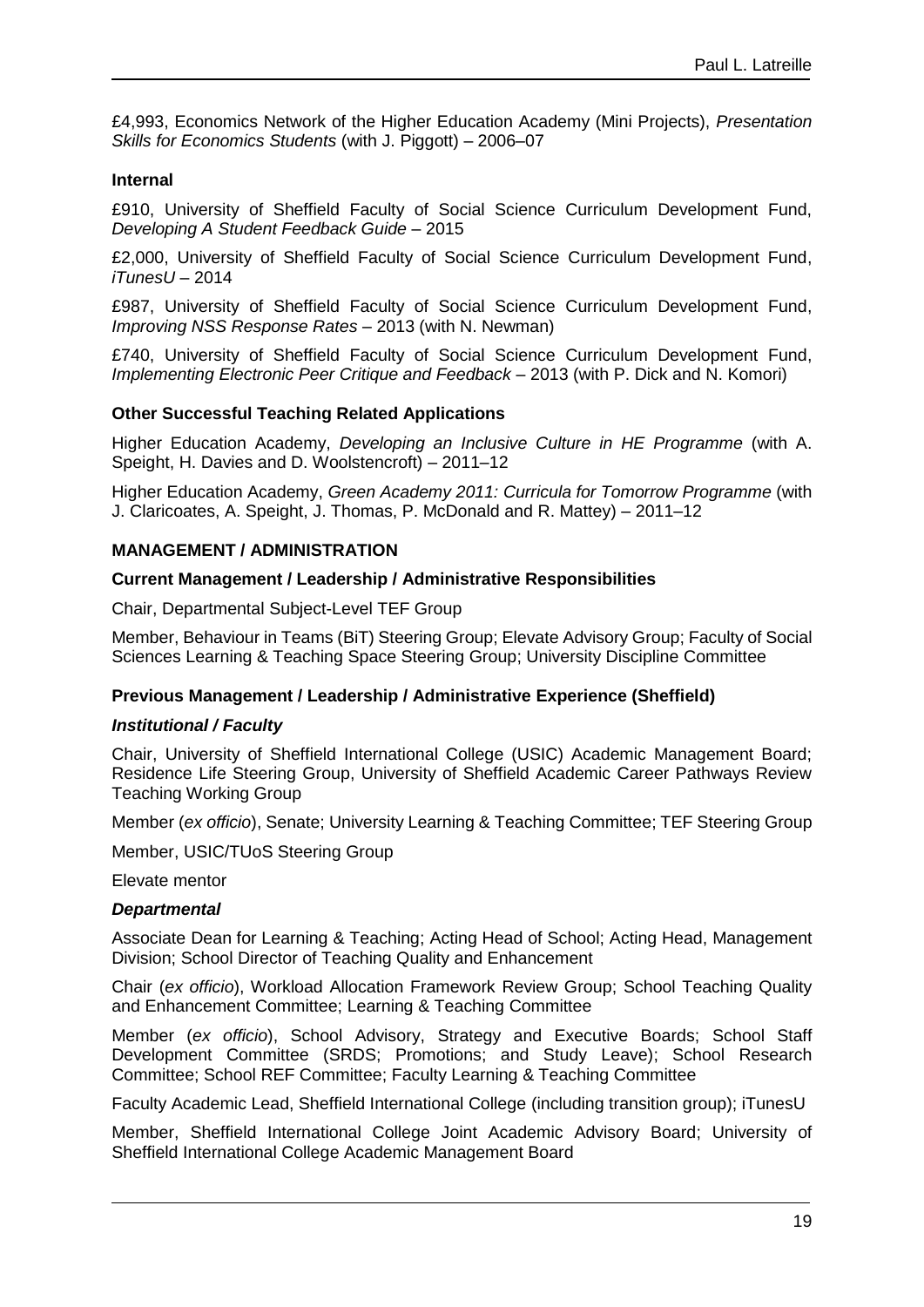Member, Strategy Delivery Group: Academic and Learning Services Review & Change Project (theme lead Academic Professional Development)

Research mentor (4/5 staff); Staff Review and Development Scheme (SRDS) reviewer

### **Previous Management / Leadership / Administrative Experience (Swansea)**

### *University roles*

Director, Swansea Academy of Learning & Teaching (SALT); Acting Chair, University e-Learning Sub-Committee

Member, Learning & Teaching Committee; Student Experience and Academic Quality Enhancement Strategy Management Group; Widening Access Committee; e-Learning Sub-Committee; Swansea Employability Academy Management Group; Validation Unit; Senate Unfair Practice Standing Panels of Enquiry (various)

Chair, Enhancing the First Year Experience working group; University E-Learning Benchmarking (part); and Disability Benchmarking exercises

Member, various other working/task and finish groups including Second Campus Learning and Teaching Spaces Group; Developing a Revised Assessment Policy; PDP Development Group; e-Learning and Accessibility; Extenuating Circumstances Regulations; Regulations for Initial Degrees; Web Strategy; internal TQA panel for Materials Engineering; external subject specialist for HE Certificate in Technology, Research & Innovation (TRIO) validation

Elected Lecturers' Association Non-Professorial Representative on Senate; Non-Professorial Senate Representative on University Court

### *Departmental / School / College roles*

Departmental Committee Secretary; Faculty Board Representative; Student Numbers Contact; External Working Papers Librarian; Representative on Inter-disciplinary Seminar Forum; Franchising Officer; Level 0 Franchising Officer; Safety Officer; Disability Officer; Departmental Undergraduate Timetabling Officer; Assistant Admissions Tutor; Admissions Tutor; HEA Economics Network (formerly LTSN) liaison

Member, Staff-Student Liaison Committee; Admissions Team and Committee; Learning & Teaching Committee

Mentor to B. Ouattara (now lecturer, Manchester University); M. Jami Husain (now Economist (Prevention Effectiveness Fellow) at US Centers for Disease Control and Prevention); Panos Sousounis (now lecturer, Keele University)

### **EXTERNAL SERVICE**

| Reviewer, CMI Management Book of the Year                                                             | 2018       |
|-------------------------------------------------------------------------------------------------------|------------|
| Member, judging panel for Work, Employment and Society SAGE Prize<br>for Innovation and/or Excellence | 2013       |
| Member, Civil Mediation Council Workplace and Employment Steering Group                               | $2016 -$   |
| Member, Professional Mediators' Association (PMA) national steering group                             | 2012-2015  |
| Chair, PMA Academic sub-group                                                                         | 2013-2015  |
| Member, ESRC Peer Review College                                                                      | 2010-2014  |
| Member, steering group for Acas Pre-Claim Conciliation project                                        | 2008-2009  |
| Independent academic advisor for Survey of Employment Tribunal Applications<br>2008 (SETA 2008)       | 2007-2009  |
| Member, PMA National Mediation Awards judging panel                                                   | 2012, 2013 |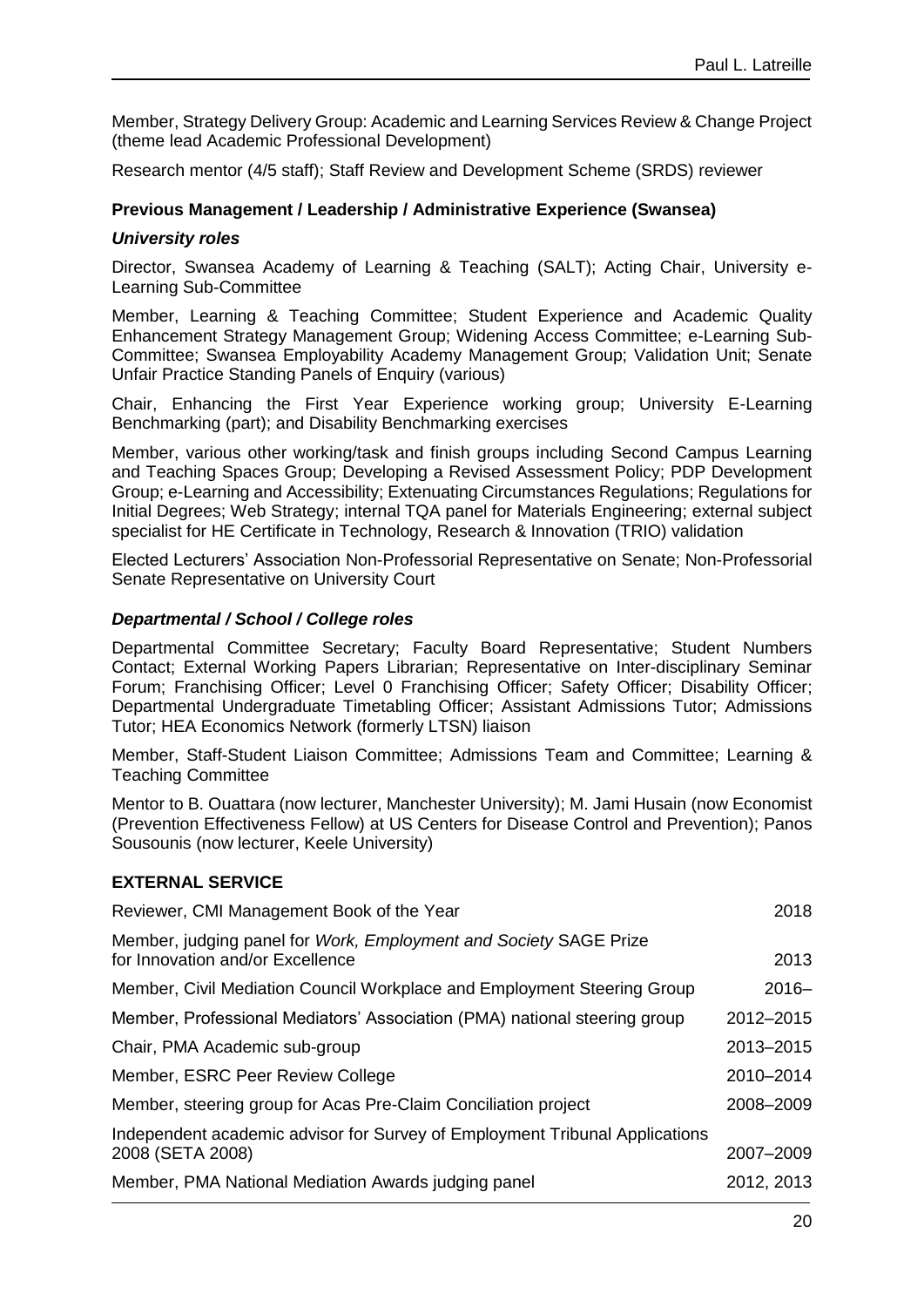| Invited attendance at Ministerial Mediation Meeting                                                                                                                       | <b>July 2011</b>     |
|---------------------------------------------------------------------------------------------------------------------------------------------------------------------------|----------------------|
| Invited expert at Department of Business Innovation and Skills Resolving<br>Workplace Disputes consultation discussion on Mediation to Resolve Disputes                   | April 2011           |
| Invited expert at Department of Trade and Industry EMAR Advisory Forum<br>on the Impact of Employment Policies (special "Gibbons Review" meeting)                         | Feb 2007             |
| External expert, ICT FOR ALL project under EC 6 <sup>th</sup> Framework Programme                                                                                         | 2007-2008            |
| Academic advisor to Department of Trade and Industry for Survey of<br>Employment Tribunal Applications 2003 (SETA 2003)                                                   | 2002-2003            |
| Mentor for ESRC/Advisory, Conciliation and Arbitration Service (Acas) Internship                                                                                          | 2010                 |
| Assistant Secretary and member, Executive Committee of the International<br><b>Employment Relations Association (IERA)</b>                                                | 2007-2008            |
| Vice President IERA (Europe)                                                                                                                                              | 2008-present         |
| Member, Advisory Group for (HEA) Economics Network                                                                                                                        | 2002-2009, 2011-2012 |
| Member, Economic Advisory Group for HEFCE-funded FDTL5 project:<br>Mathematics for Economics: Enhancing Teaching and Learning (METAL)                                     | 2005-2007            |
| Nominated as specialist Economics adviser to HEFCE for Centres for<br>Excellence in Teaching and Learning (CETL) Stage 2 bids                                             | 2004-2005            |
| Member, judging panel for Economics Learning and Teaching<br>Support Network (LTSN) Outstanding Teaching Award                                                            | 2004                 |
| Member, judging panel for HEA Economics Network eLearning Award                                                                                                           | 2008                 |
| Senior Fellowship Independent Referee for Higher Education Academy                                                                                                        | 2007-2011            |
| Periodic Review external panel member:<br>Department of Economics, University of Sheffield<br><b>Essex Business School</b>                                                | 2011<br>2017         |
| External assessor, chair promotions:<br>Cardiff University, University of Westminster, University of Birmingham,<br>University of Kent, University of Bath,               | Various              |
| External assessor/panel member, chair/senior appointments:<br>Queen's University Belfast, Nottingham Trent University, King's College London,<br>University of Birmingham | Various              |
| External adviser, SALT Management Board                                                                                                                                   | $2019 -$             |

### **CURRENT PROFESSIONAL MEMBERSHIPS / RECOGNITION**

Member, *Royal Economic Society*, *Scottish Economic Society*, *British Universities Industrial Relations Association*, *Society for Research into Higher Education*, *Chartered Management Institute (MCMI)*

Fellow, *Royal Society of Arts, Manufactures and Commerce (FRSA)* and *Learning and Performance Institute (FLPI)*

Certified Management and Business Educator (CMBE), *Chartered Association of Business Schools (CABS)*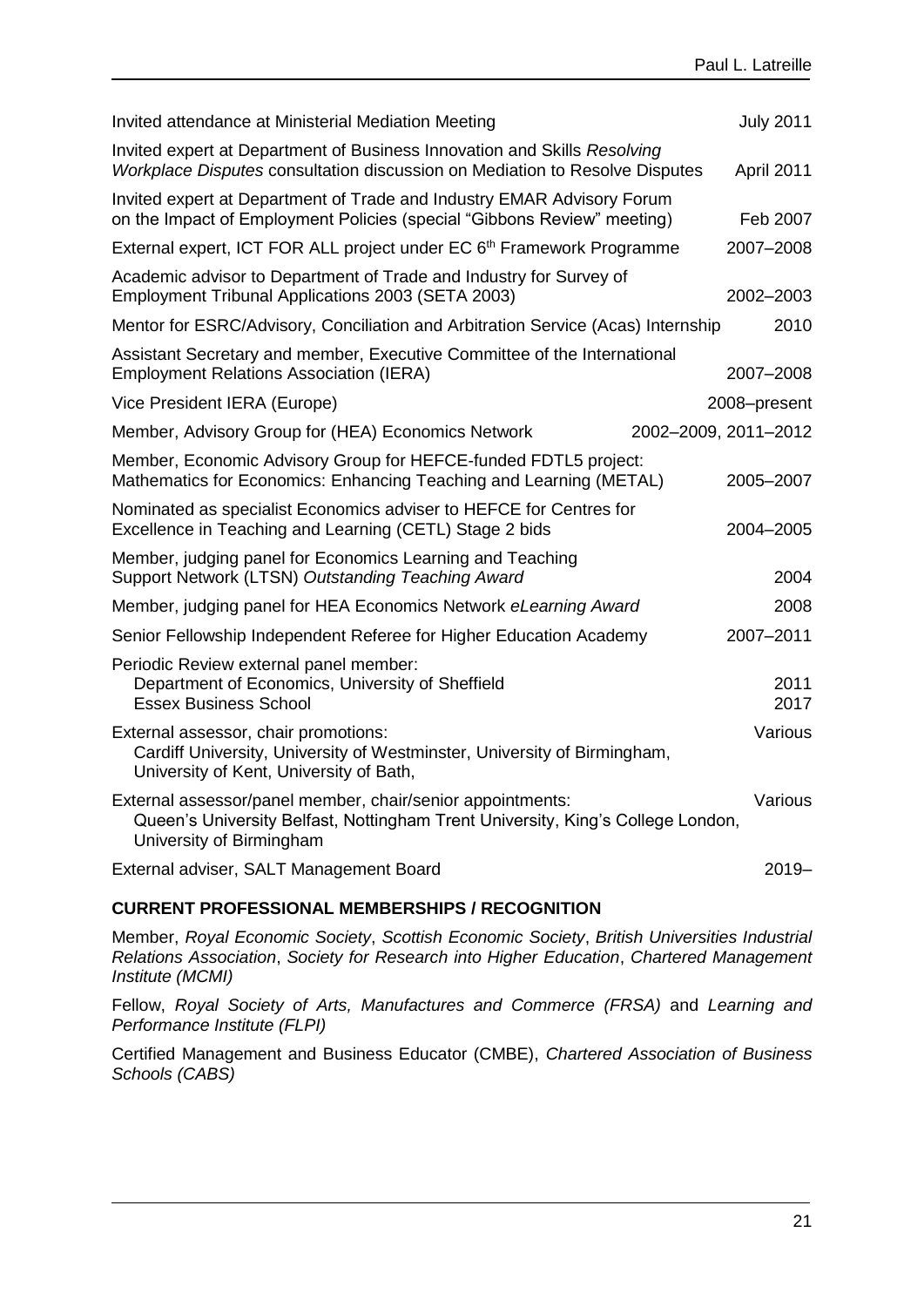## **STAFF DEVELOPMENT / TRAINING COURSES ATTENDED / COMPLETED**

#### **Since joining the University of Sheffield**

Supporting Our Students; Information Security Training (Protecting Information; Protecting Personal Data; Protecting Research Data; Training for DCI Loss); AACSB Seminar for New Associate Deans; Associate Dean, Division Heads & PSM Finance/HR Briefings; Chair of Interview Panel Training; Public Engagement with Research Masterclass – 'The Conversation'; Display Screen Equipment (DSE); Out of Hours Hazards and Risk Awareness; Fire Training; Understanding Equality & Diversity in the REF Process; SRDS Skills for Reviewers

#### **Previous courses**

Protecting Information Level 1 (National School for Government, via Acas); Respect for People/Diversity (via Acas); Blackboard Workshop; Creative Uses of the Virtual Learning Environment; Accessibility vs. Pedagogy; Using Assessment to Promote Active and Effective Learning; Promoting Active and Effective Student Learning; Tackling Transferable Skills; Personalised Learning and What It Means to You; Modular Scheme Training; Probation Mentoring; Mind Mapping Seminar; Diversity in the Workplace; Disability Equality Training; The Special Educational Needs Disability Act 2001; Widening Access – Awareness Raising Event; Fire Extinguisher Safety Training 1030; VDU Safety; Fire Safety

### **STAFF DEVELOPMENT / TRAINING COURSES DELIVERED / ORGANISED**

### **Internal Workshops / Staff Development Training Courses Led / Delivered**

NTF Open Information Session (University of Sheffield workshop, June 2017)

Developing L&T Strategy/Targets (Sheffield University Management School Away Day workshop, July 2015)

Flippin' Assessment and Feedback! (Sheffield University Management School Away Day workshop, July 2015)

How Do We Communicate with Students around NSS and Other Feedback? (Sheffield University Management School Student Experience Office Away Day workshop, August 2013)

Teaching Quality and Enhancement, NSS and Student Engagement (Sheffield University Management School Away Day workshop, July 2013)

On Improving Marking & Feedback (workshop for College of Human and Health Science, Swansea University, with K. Szpakowska, May 2012)

Making Feedback Work (SALT seminar, with P. Willis, K. Szpakowska and C. Richards, February 2012)

Equipping 21<sup>st</sup> Century Learners (SALT seminar, with C. Hall, C. Cardew, D. Gill, K. Szpakowska, T. Prescott and J. Claricoates, October 2011)

Innovative Teaching Developments & Support From SALT (workshop for School of Business and Economics, Swansea University, September 2011)

Marking Consistency & Feedback (workshop for Department of Social Work, Swansea University, with A. Morgan, March 2011)

Assessing Large Groups (SALT seminar, February 2011)

Examination Feedback: Maximising Impact, Minimising Cost? (SALT seminar, January 2011)

Enhancing the First Year Experience (SALT seminar, April 2010)

Teaching Large Groups (SALT seminar, December 2010)

Web2.0 at the Chalkface ('Lunch & Learn' session, June 2008)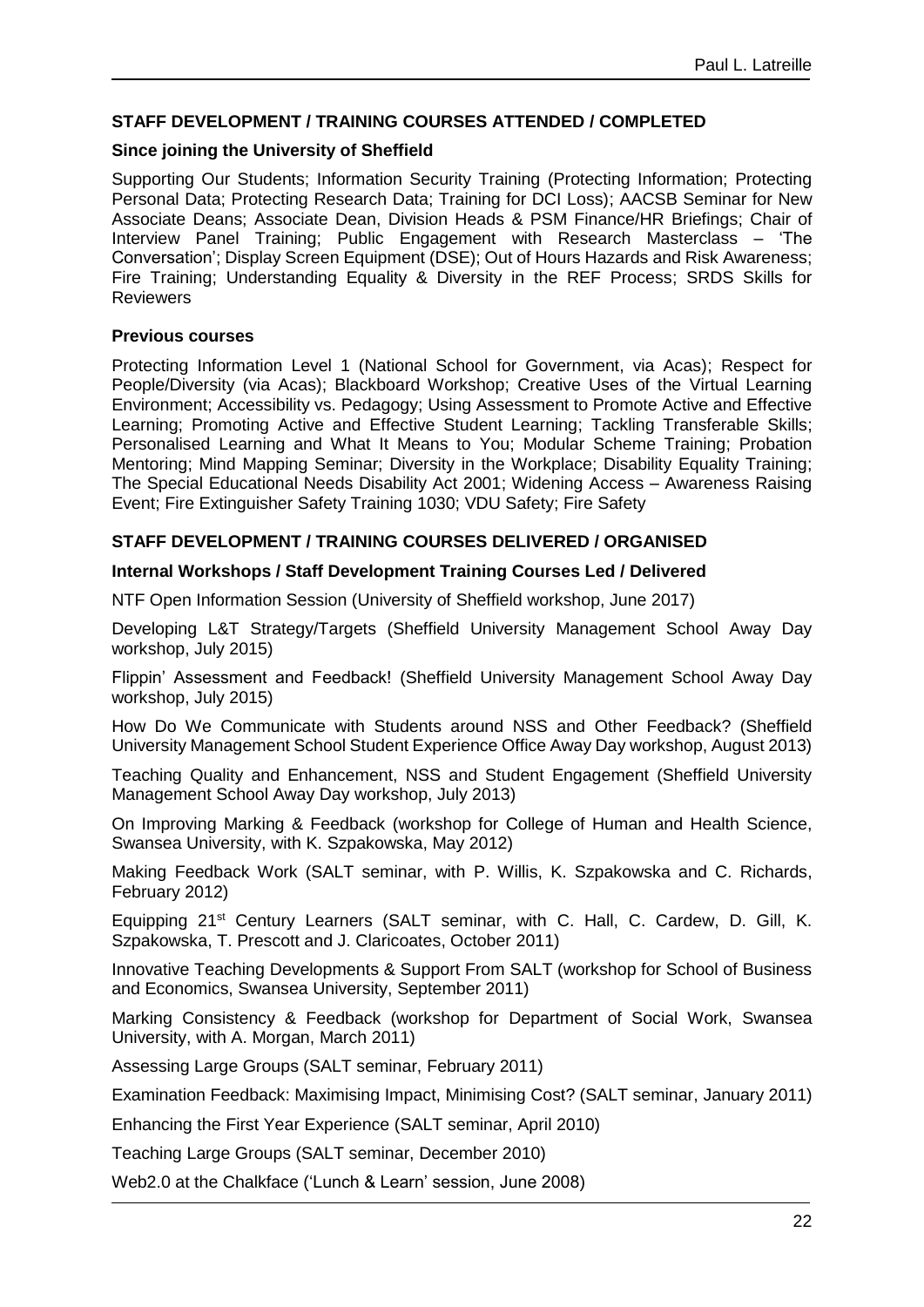### **Internal Teaching Workshops / Staff Development Training Courses Organised**

Steve Draper (Glasgow) – What If Feedback Only Counted If the Learner Used It? (Sheffield University Management School L&T seminar, November 2013)

John Hamer and Helen Purchase (Glasgow) – Aropä (Sheffield University Management School seminar/workshop, September 2013)

### **External Teaching Training / Workshops Led / Delivered**

Title TBC, Essex Business School (Colchester, forthcoming)

Engagement and Feedback workshop, Hull University Business School Economics group (Hull, September 2016)

Teaching Large Groups staff development session, Sino-British College (Shanghai, March 2015)

Economics Postgraduate Teaching Assistants/Tutors Workshop (one day event on behalf of Economics Network, Cardiff, with I. Long, September 2012)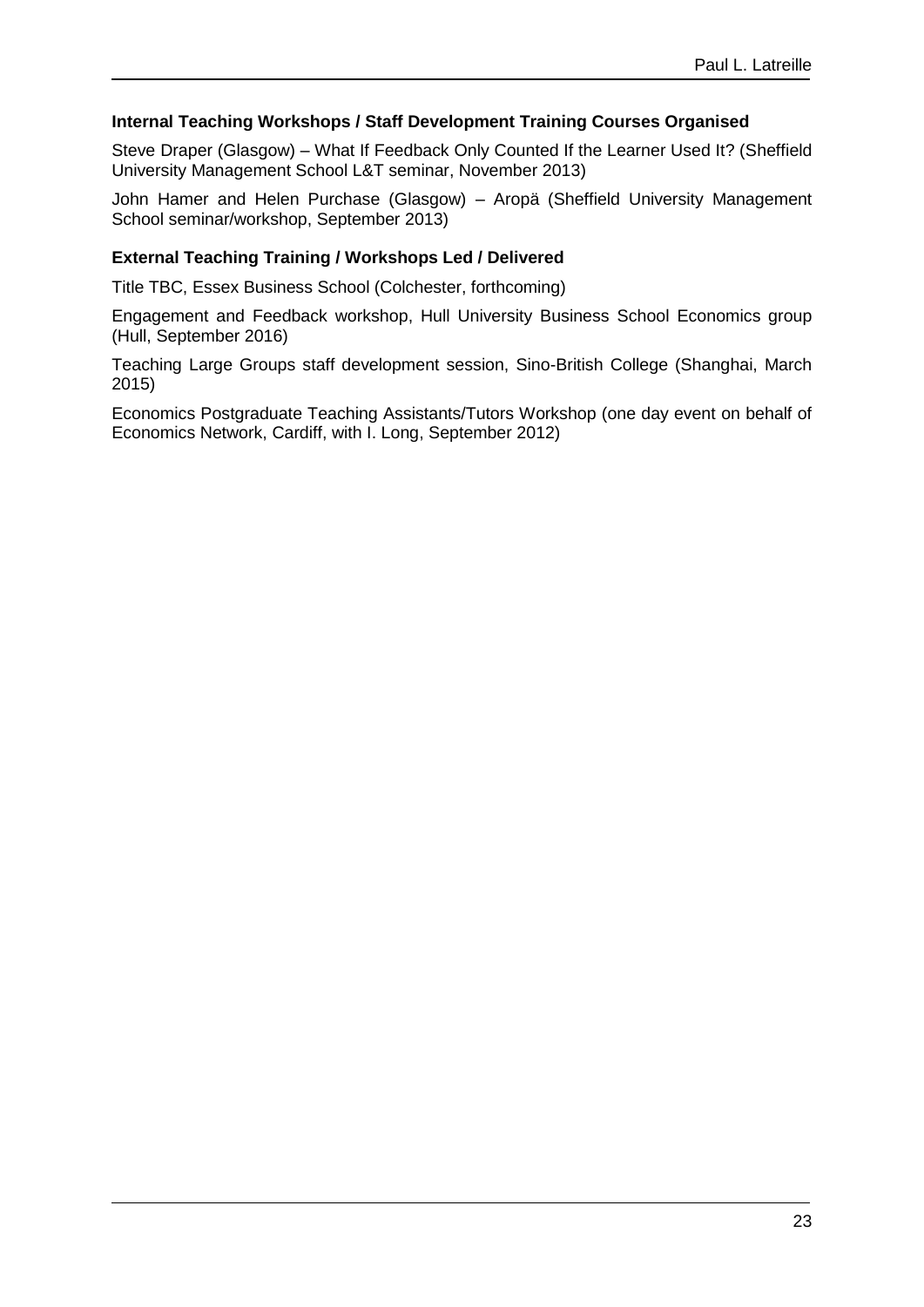## **Appendix A: Deputy Vice-President (Education) – The University of Sheffield (September 2016 – October 2017)**

# *Responsibilities*

- Work with the Vice-President for Education on the implementation of a new Learning and Teaching Strategy for the delivery of high quality degree programmes and an excellent student experience throughout the University.
- Build relationships with key stakeholders within and outside the University to enable the successful delivery of projects and initiatives.
- Assume lead responsibility for some core areas within the overall remit of the Pro-Vice Chancellor, specifically but not exclusively:
	- $\circ$  Embedding learning and teaching development and support for academic staff to support continuous improvement and excellence in learning and teaching across the University;
	- o Developing a framework to improve the quality of assessment and feedback across the University;
	- o Oversee further development of the teaching pathway for University Teachers.
- Take responsibility for the work of one or more of the committees relating to learning and teaching, and pursue the issues thus raised both within the University and with appropriate external bodies.

# *Achievements*

- Led and instituted new learning and teaching 'virtual academy' Elevate.
- Championed and sponsored/led successful development of new multi-faceted mentoring/coaching offer including launch of formal mentoring scheme and successful establishment of vibrant 'Off the Record' informal, inclusive and transdisciplinary community of learning and teaching practitioners, providing informal support and guidance.
- Established Fellows Network and Google+ community.
- Co-sponsored, designed and led pilot in Social Sciences of Learning & Teaching Development Forum supporting career development needs of education-focused staff.
- Revised internal Senate Award scheme to improve evidence base for awards and facilitate more strategic and impactful use of funding.
- Championed the development of enhanced processes and support for National Teaching Fellowship nominations.
- Led successful nomination of one NTF candidate and shortlisted CATE Award 2016- 17; implemented new selection and support processes for 2017-18.
- Contributed as team member for institutional review of Academic & Learning Services, leading on academic professional development theme.
- Chaired Learning & Teaching working group as part of institutional project developing new/revised Academic Career Pathways structure and criteria.
- Completed c.30 case reviews.
- Contributed to TEF and Behaviour in Teams steering groups.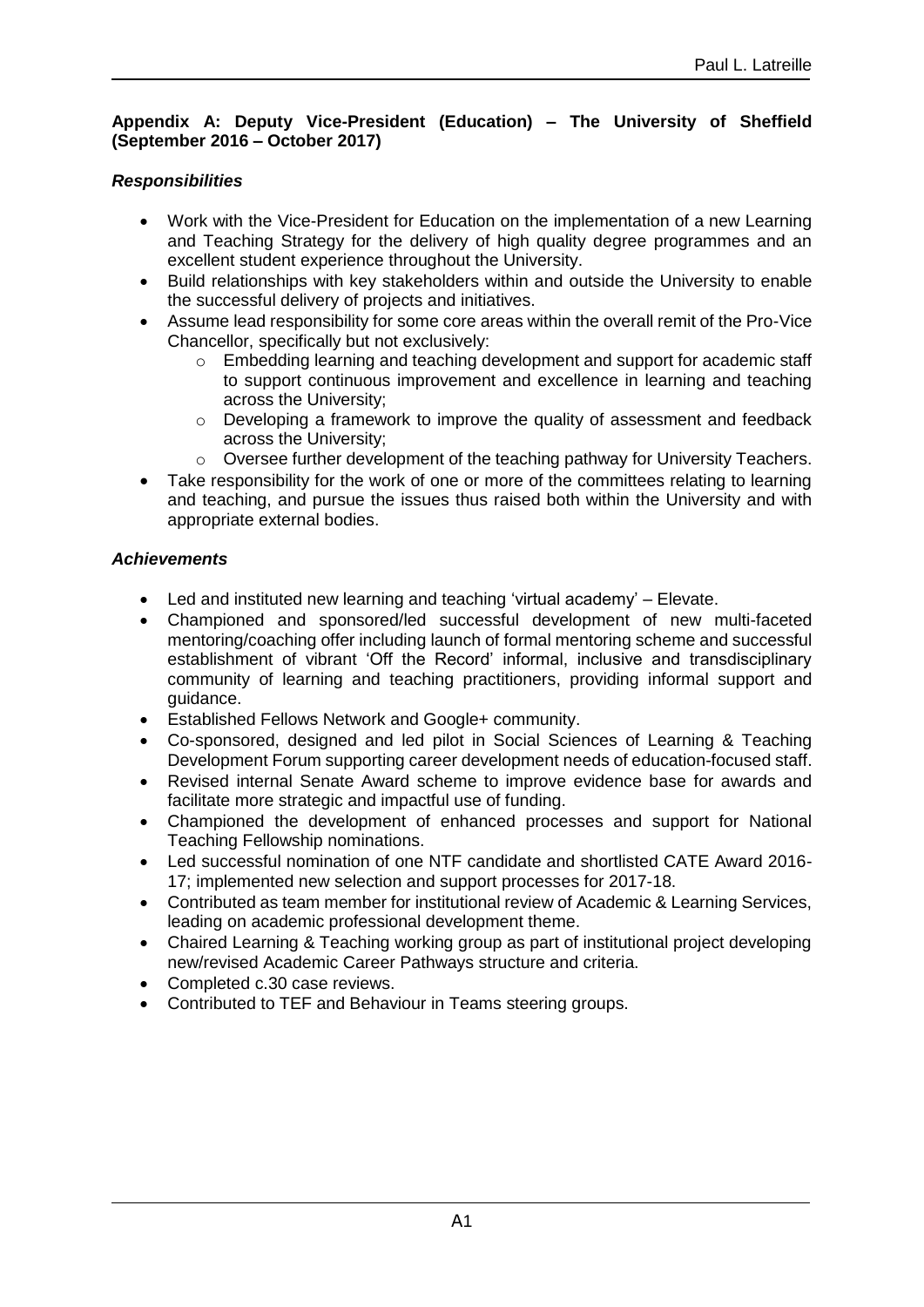### **Appendix B: Associate Dean, Learning & Teaching – Sheffield University Management School (February 2014 – August 2016)**

## *Responsibilities*

- Lead on and develop School Learning & Teaching strategy and related policies, including programme and curricula development.
- Review and lead on measurement of and strategic responses to relevant Key Performance Indicators and/or benchmarks, e.g. NSS, PTES.
- Pro-actively promote continuous enhancement of the student experience, including the development, dissemination and adoption of good practice in L&T and related procedures.
- Oversee quality assurance matters including assessment and assurance of learning, together with preparations for, involvement in and follow-up actions around internal and external quality processes and external professional body accreditation.
- Contribute as a member of the senior management team to ensuring strategic direction setting and coordination, and effective management of the School.
- Oversight and management of overall L&T budget (in excess of £1m).
- Contribute to and promote Faculty inter-departmental strategies and initiatives, ensure compliance with and implementation of University and Faculty policies and plans.

# *Achievements*

- Delivered substantial improvements in the School's NSS response rates and outcomes (across all domains/subject areas, including assessment and feedback), with 'overall satisfaction' averaging over 90% for 2015 and 2016 (up from 81% in 2013 and 2014).
- Initiated and developed local adaptation of PTES instrument and strategic opt-in to pilot of UK Engagement Survey for Level 1 and 2 students.
- Sponsored and/or led various strategic projects including: new final year project module; review and revision of module evaluation questionnaires, curriculum maps, induction arrangements, marking protocols and mark verification; roll-out of esubmission and grow use of e-marking; development of student(-authored) Feedback Handbook; pilot of PGT study skills workshops; enhanced personal tutoring; introduced staff L&T seminar series, development fund and appraisal metrics, etc.
- Implemented Advisory Board SIG and, with professional services and academic colleagues, delivered record numbers of students outgoing on placements and outcomes in DLHE (87% Graduate Prospects in 2015-16 cf 75% 2013-14).
- In 2 years, successfully nominated 3 colleagues for Senate Awards, 1 colleague for a Faculty Award, and another for a Ryland Fellowship with EDUCAUSE.
- Worked with colleagues to secure internal funding for enhancement projects and a grant to host an HEA seminar on teaching research methods.
- Undertook a taught postgraduate portfolio review, resulting in programme revisions and extensions, and the internal restructuring of the School to produce a more efficient internal organisation and clearer strategy around future admissions processes.
- As part of the School's senior management team, contributed to successful EQUIS and AMBA re-accreditations, and to the development of new collaborations with the Faculty of Engineering and international partners.
- Acted as Faculty Lead for Sheffield International College and its transition group, successfully coordinating and brokering new module/pathway development across 13 departments and with a new provider (Study Group).
- As Faculty Academic Lead for iTunesU, worked with pilot departments to broker the development of a range of high quality materials.